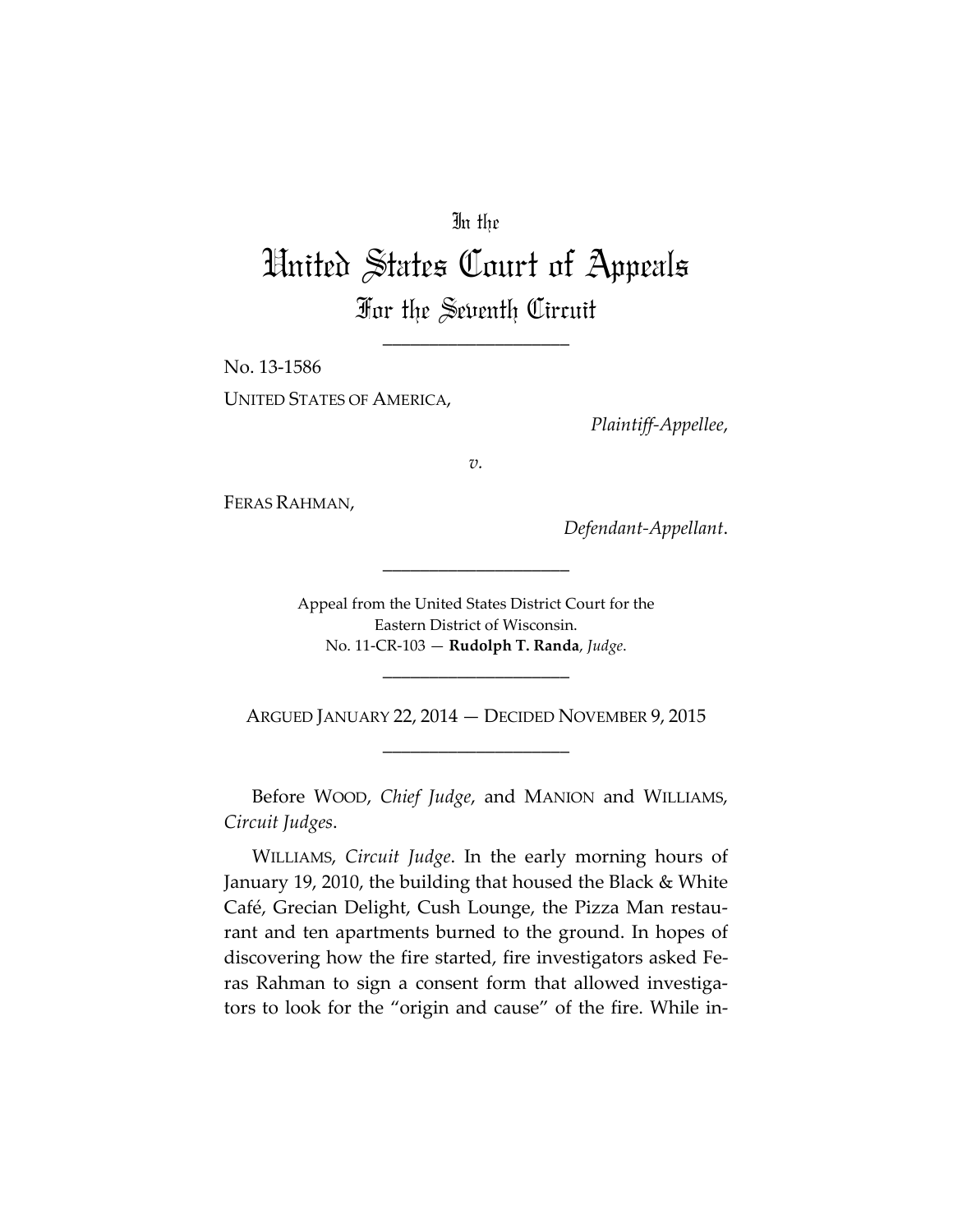vestigating the fire, investigators walked together across the basement performing a line search looking for a laptop and safe that Rahman told investigators were there, but after much searching, investigators found neither. Based on the absence of the laptop, the presence of gasoline, and other evidence, investigators settled on arson as the cause of the fire and Rahman as the suspect. Rahman was charged with, among other things, arson and lying to investigators about the location of the laptop. He was eventually acquitted of the arson counts, but convicted of one count of providing false statements to the government.

On appeal, Rahman argues that evidence from the basement line search should have been suppressed as it exceeded the scope of his consent. We agree. The investigators had already ruled out the basement as the origin of the fire when they conducted the line search. Their only purpose for conducting the search was to look for secondary and circumstantial evidence of arson, which exceeded the scope of Rahman's consent as it permitted them to look only for the origin and cause of the fire. Rahman also argues that there was insufficient evidence for the jury to find him guilty of giving a false statement to investigators. We agree with him that the fact that one of his computers was found at his home and did not contain business records was not sufficient to find him guilty of the charged false statement, and we remand for further proceedings consistent with this opinion.

## **I. BACKGROUND**

At approximately 3:30 a.m. on a frigid January 19, 2010, a fire broke out in a Milwaukee building that housed four businesses on the first floor—the Black & White Café ("Café"), Grecian Delight (a restaurant), Cush Lounge, and Pizza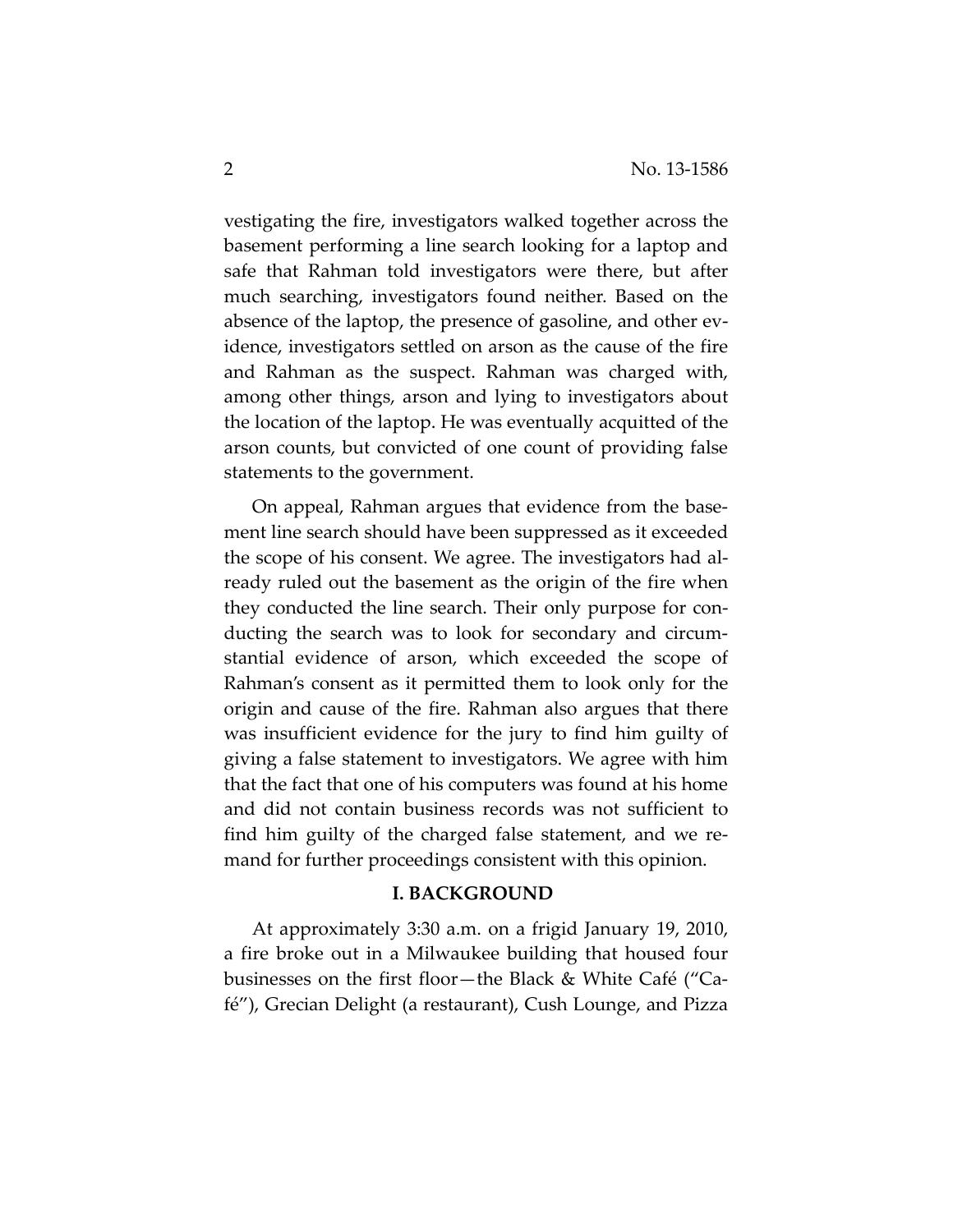Man—and ten apartments on the second floor. Emergency personnel responded about ten minutes later, but the fivealarm blaze consumed the building, causing the second floor of the building to collapse onto the first floor. At the request of a Milwaukee detective, Special Agent of the Bureau of Alcohol, Tobacco, Firearms, and Explosives ("ATF") and certified fire inspector Rick Hankins arrived on the scene between 8 and 9 a.m. to document the scene and investigate the cause of the fire.

While the firefighters battled the fire, the building's business owners gathered at a nearby McDonald's, where they were interviewed and asked to consent to a search of their premises. At 8 a.m., Detective Elizabeth Wallich from the Milwaukee Police Department interviewed Feras Rahman, the owner of the Black & White Café, and presented him with a written consent form. The consent form that Rahman signed gave the investigators consent to search the Café "to determine the origin and cause of the fire that occurred on 1/19/10."

Around 10 a.m. Wisconsin Deputy Fire Marshal Antonio Martinez interviewed Rahman. During the course of the interview, Rahman stated that he kept his safe and business records in the basement of the Café. He also mentioned that he owned a laptop that contained some of his business records, but he was not sure if the laptop was in the basement or on the first floor by the cash register. Although Rahman was not certain where the laptop was in the restaurant, he believed that it was still there.

On January 20, Hankins arrived early on the scene to begin investigating the cause of the fire, but the debris from the fire still made most of the building inaccessible. To de-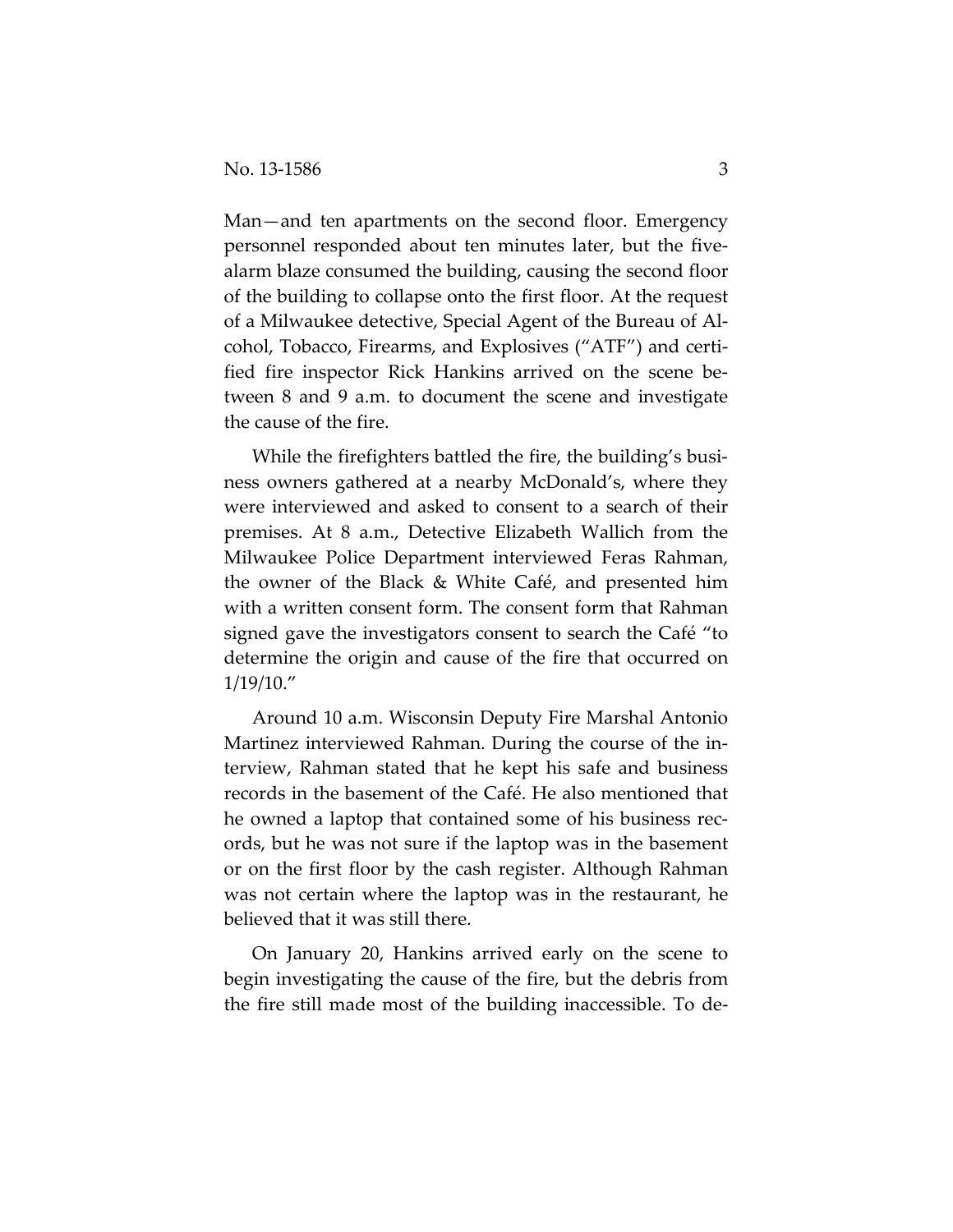termine how the fire started, Hankins sought surveillance videos from the businesses damaged in the fire as well as surveillance video from Chubby's Cheese Steaks, a business located across the street from the Café. Sometime after 5 p.m., Hankins saw Chubby's Cheese Steaks's surveillance video, which showed a brief illumination within the Café about 10 minutes before emergency personnel arrived. This video indicated to investigators that the fire originated in or above the Café; in other words, not in the basement. After seeing the video, around 8 p.m., Hankins decided to go down to the basement to retrieve the control mother board panel for the alarm system ("alarm box") of the Café, "because [he] was interested in knowing what kind of data the alarm box might be able to offer … and he wanted to preserve the alarm box for any additional water damage." Hankins stated that alarm systems can give investigators the date and time the system detects the outbreak of a fire and that investigators wanted the alarm box to see what kind of information it contained that might shed light on the fire's cause and origin. According to Hankins, the alarm box was not suspected of causing the fire because neither it, nor the area around it, was damaged by the fire.

On January 21, fire investigators began excavating the Café, layer by layer, as carefully as possible with an excavator. At this point, investigators, including Hankins, had numerous theories as to what started the fire and believed that the fire started somewhere between the first and second floors of the Café. Hankins, for the first time, also fully examined the basement and observed that although the basement contained a significant amount of water, it was obvious to him that the fire did not start there. During his inves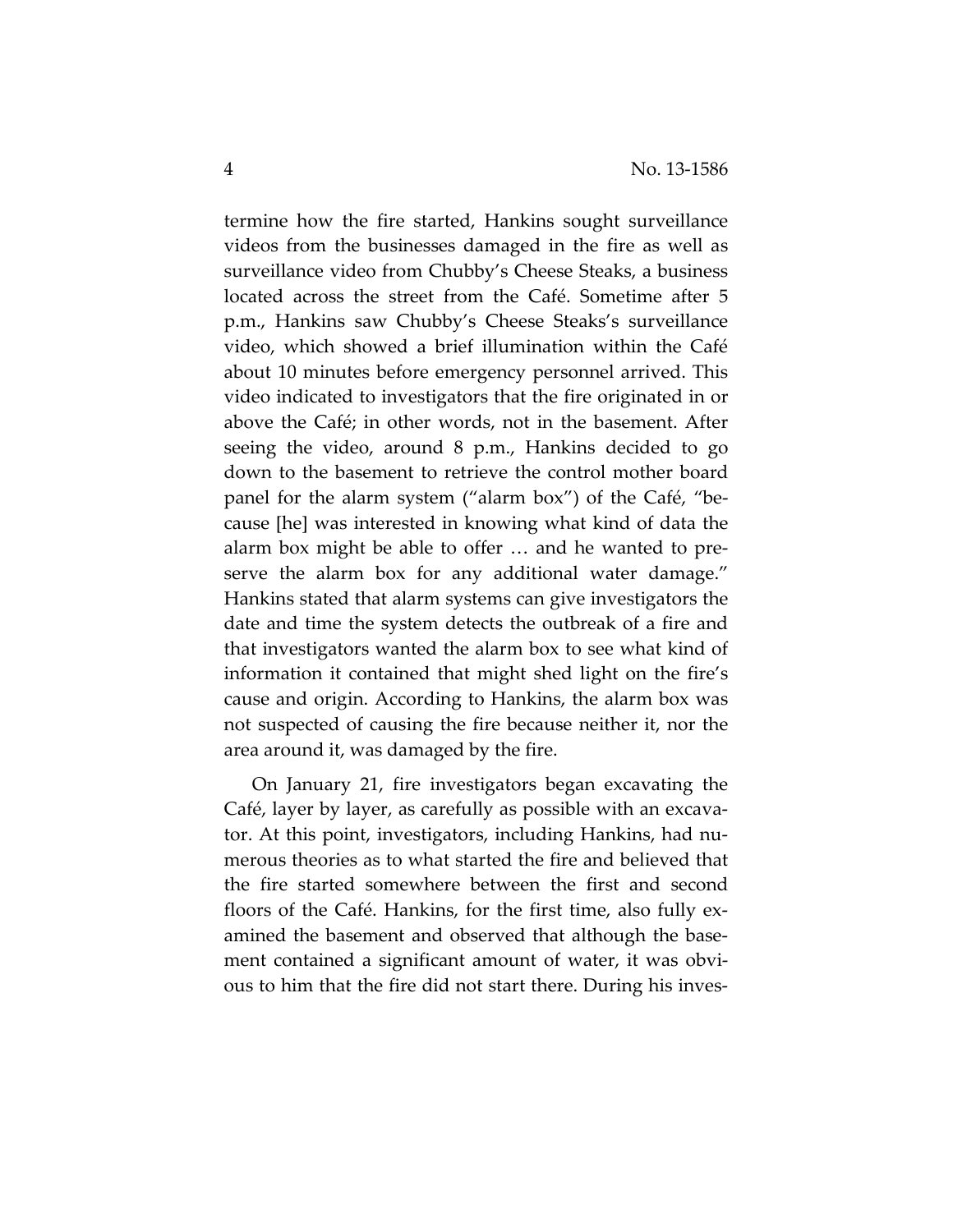tigation of the basement, Hankins seized closed bank bags, a tray from a cash register, and a surveillance DVR.

On January 22, Hankins decided to again investigate the basement and to look at entry points people could use to access the building. As part of his investigation, Hankins examined a door between the Café and the Grecian Delight restaurant next door. On the Grecian Delight side, there was a dead bolt lock with a turn knob, which allowed anyone to enter the Café from the Grecian Delight. When Hankins tried the door, the deadbolt was locked, so he broke through and found some large items in front of it. Hankins also had the basement drained so that a group of investigators could walk across the basement performing a line search to look for clues. Based on interviews with Rahman, Hankins was looking for valuable items, including the laptop with the business records on it and a safe, which Rahman told investigators should be in the restaurant. According to Hankins, investigators often look for the remains of valuable items in the ashes of fires as their presence, or more importantly lack thereof, can be clues of criminality as thieves occasionally will commit arson to hide their burglary. After combing through the rubble, investigators found neither the safe nor the laptop.

On January 23, fire investigators were nearly finished excavating the Café, but still had not determined the exact cause and origin of the fire. They had a number of theories and needed a way to eliminate some of them. To help narrow the number of viable theories, investigators brought in Moon, an ignitable liquid detection canine, to confirm or eliminate the possibility that the fire was deliberately set. Moon alerted the investigators to the possible presence of an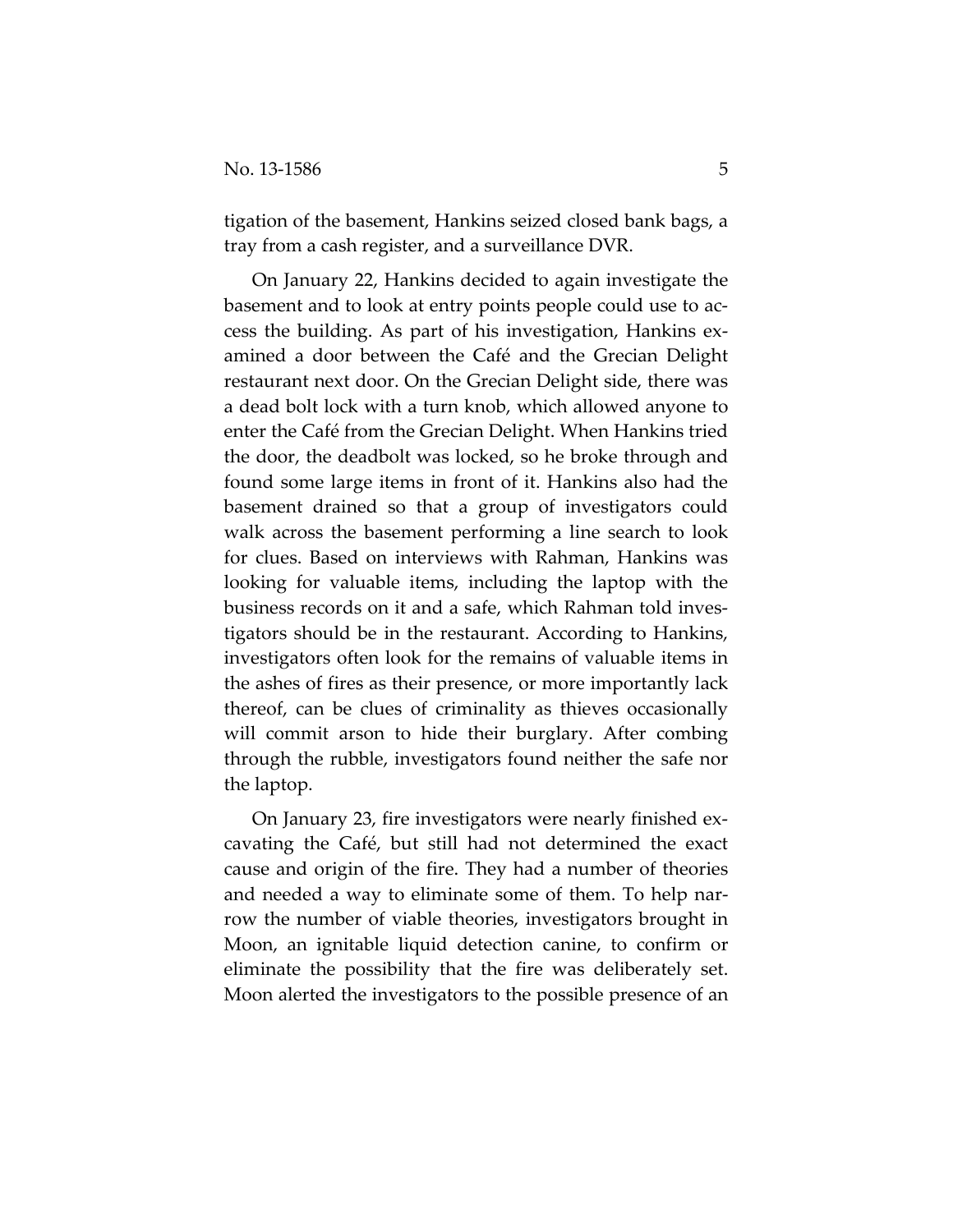ignitable liquid present in several places on the first floor. To confirm the presence of ignitable liquid, investigators took samples and sent them to a laboratory to be tested. It was while Hankins was collecting samples that he smelled gasoline. According to him, since there was no reason for gasoline to be present in the Café, he and his investigators for the first time leaned towards arson as the reason for the fire. After these samples were collected, investigators seized the back door of the Café as well as the door to Rahman's office in the basement. On January 29, Hankins learned that the samples he sent to the laboratory were positive for gasoline.

Based on the positive test of gasoline, investigators focused their investigation on Rahman. In a surveillance video recorded the night of the fire, Rahman was seen leaving the Café with a large, white rectangular box. After a search warrant was executed at Rahman's home, agents found a white rectangular box containing a red laptop computer underneath Rahman's bed. The laptop did not contain business records, but investigators did find a Google Earth search of the two block area surrounding Rahman's restaurant. The government believed that Rahman was using the aerial shots of the neighborhood to search for an escape route.

Rahman's lawyer wrote the government suggesting that it should investigate Andres Karabelas, the owner of the Grecian Delight restaurant, as the culprit that set the fire. According to Rahman, Karabelas started having problems with his business and his personal life in 2008. Allegedly Karabelas had huge debts, mounting losses, and a \$250,000 insurance policy. Rahman also argued that Karabelas's restaurant was struggling, that Karabelas could not make his payroll, and that he was late paying his suppliers.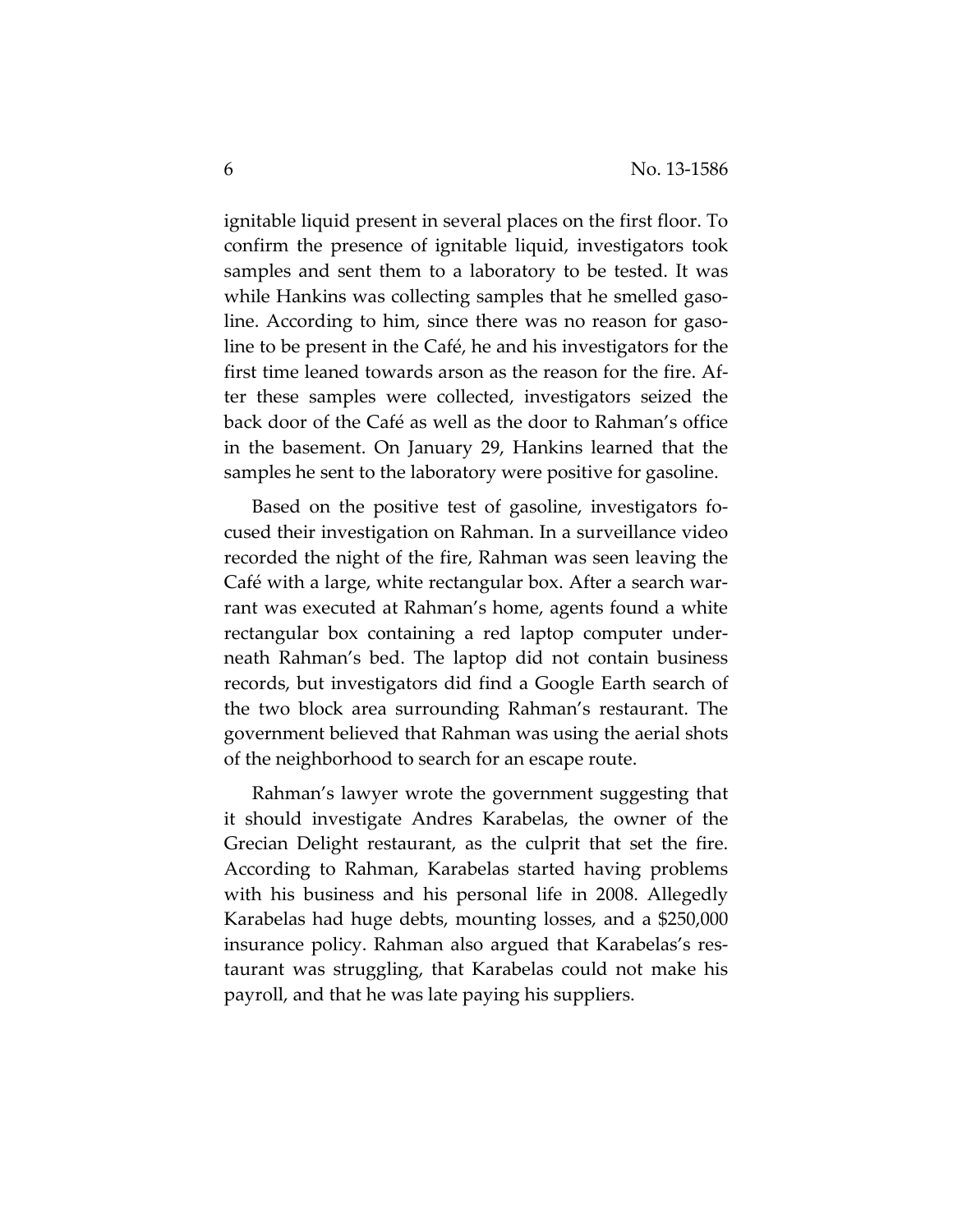As part of the investigatory process, investigators interviewed Karabelas regarding his actions on the night of the fire. Karabelas said that after closing up the restaurant, he went downstairs and locked the door that linked it to Cush, then, at 3:15 a.m., left through the front door with his two employees. He described the door between the Grecian Delight and the Café as having a deadbolt lock and said it was secured by a padlock to which he did not have the key.

Upon the conclusion of its investigation, the government charged Rahman with arson of a building resulting in injury (Count One), mail fraud (Count Two), arson to commit mail fraud (Count Three), and making false statements (Counts Four and Five) in violation of 18 U.S.C. §§ 844(i), 844(h)(1), 1001, 1341, and 2. Rahman filed a pretrial motion to suppress evidence obtained during searches of the fire scene, alleging that investigators exceeded the scope of his consent. The magistrate judge recommended denying the motion and the district court adopted the recommendation.

At trial the government argued that while Rahman's restaurant was profitable, business had declined since the summer and that Rahman wanted to pursue other business opportunities, but that he could not because he was committed to running the Café. Under the government's theory the only way out of running the Café was to light the fire and then collect \$102,000 in insurance proceeds which he could then use to fund other business opportunities. The government also argued Rahman had the opportunity to commit arson in that he had a key to the restaurant and knew the alarm code. The defense's theory was that Karabelas was responsible and could have entered the Café through the basement door, gone up the steps, spread the gasoline and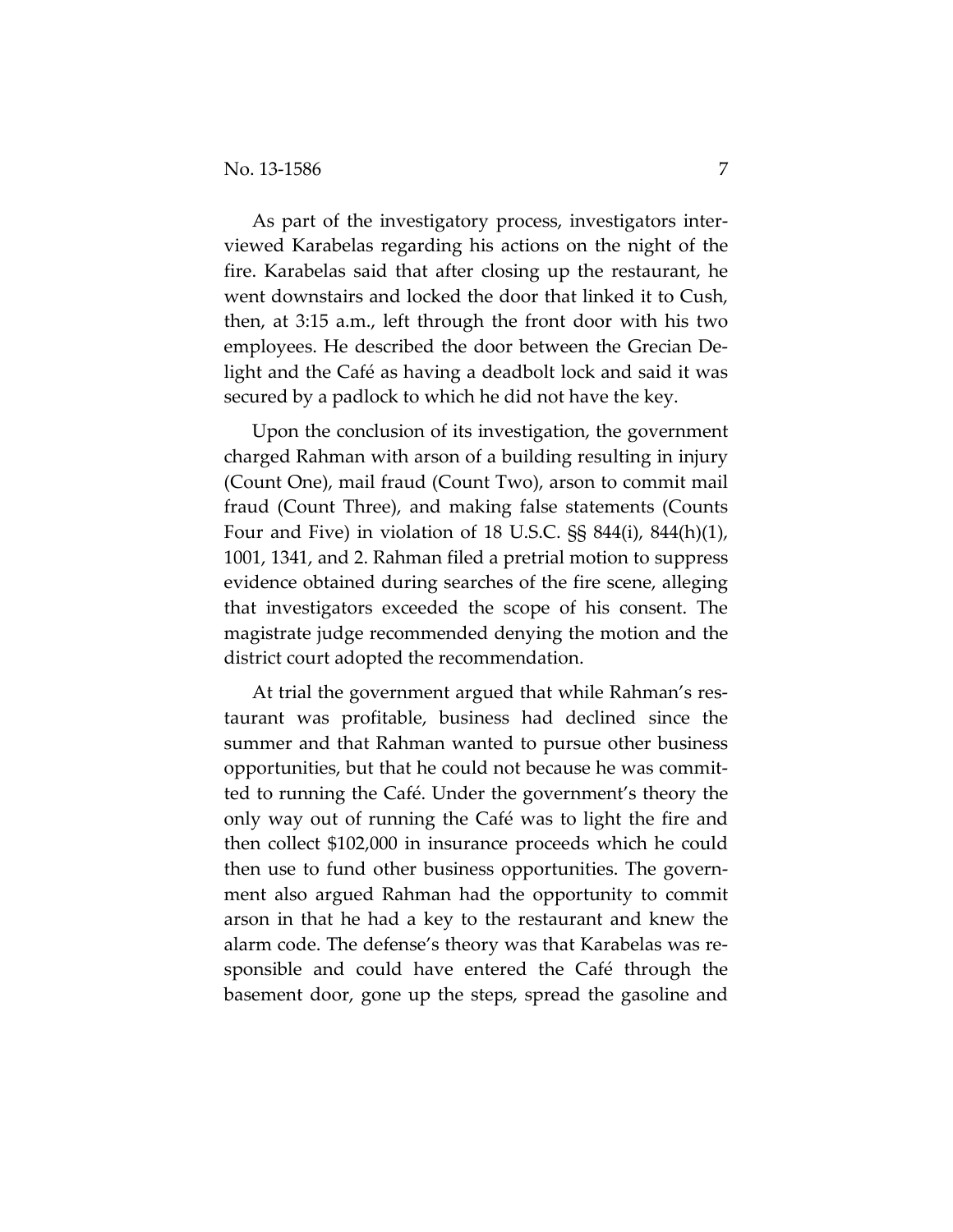thrown the match, then ran out, returned to the Grecian Delight, closed the basement door and covered it with some materials, and left.

After a two-week trial, Rahman was convicted of one count of making a false statement concerning the laptop with business records on it (Count Four). According to the government, Rahman lied when he told them that his laptop was at the Café because he knew it was located at his home. Although Rahman was convicted of making a false statement, he was acquitted on the other counts. Rahman then filed a motion for judgment of acquittal or, in the alternative, for a new trial, but the motion was denied by the district court.

At sentencing, the government asked the court to consider Rahman's acquitted conduct of arson, and the district court stated that it was willing to do so if the government established the conduct by a preponderance of the evidence. After conducting two sentencing hearings, listening to arguments, and considering the government's proposed findings of fact, the court concluded that Rahman was responsible for the arson and sentenced him to 30 months' imprisonment, but allowed him to remain free pending the result of this appeal. Rahman now appeals the district court's order denying his motion to suppress the evidence obtained during a search of the fire scene, the denial of his motion for judgment of acquittal, and his sentence.

## **II. ANALYSIS**

## **A. Motion to Suppress Should Have Been Granted**

When reviewing a denial of a motion to suppress, we review the district court's factual findings for clear error and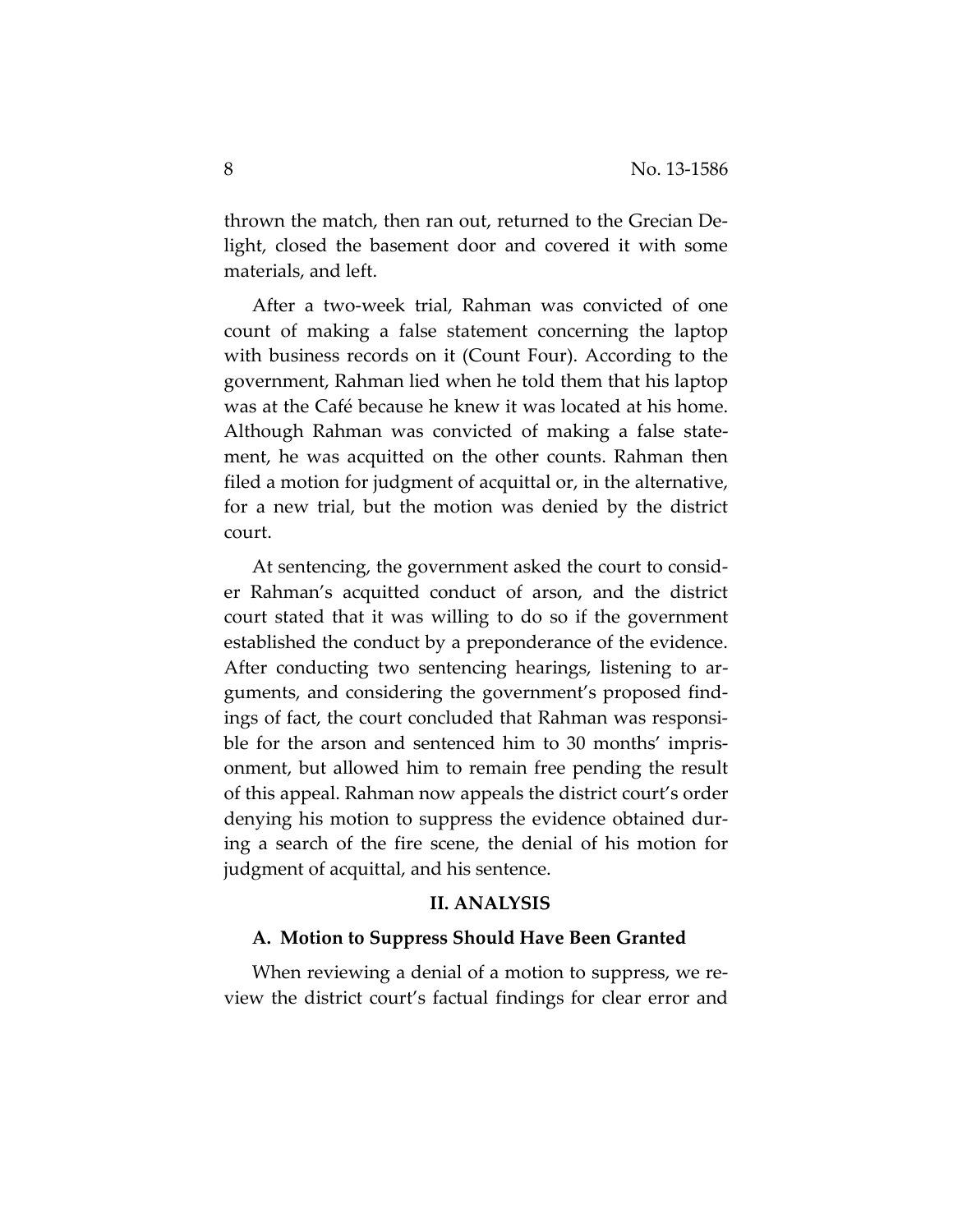its legal conclusions de novo. *United States v. Fields*, 371 F.3d 910, 914 (7th Cir. 2004).

#### **1. Investigators Committed a Trespass**

Rahman argues that the district court should have granted his motion to suppress evidence collected during numerous searches of the Café's basement as they violated the Fourth Amendment. Under the Fourth Amendment, "[t]he right of the people to be secure in their persons, houses, papers, and effects, against unreasonable searches and seizures, shall not be violated." U.S. Const. amend. IV; *Florida v. Jardines*, 133 S. Ct. 1409, 1414 (2013). The text of the Fourth Amendment is closely connected to property, and for most of our country's history, Fourth Amendment jurisprudence was tied to common-law trespass. *See United States v. Jones*, 132 S. Ct. 945, 949 (2012). However, during the latter half of the twentieth century, this court, following the Supreme Court's example, expanded Fourth Amendment protections and deviated from an approach that was exclusively property-based. *Id*. at 949-50. In *Katz v. United States*, 389 U.S. 347 (1967), the Court was asked to decide whether a Fourth Amendment violation occurred when an eavesdropping device was attached to a public telephone booth. In reaching its conclusion that a violation occurred, the Court said that "the Fourth Amendment protects people, not places." *Id*. at 351. After *Katz*, courts around the country focused on whether a person's "reasonable expectation of privacy" was violated to determine when a Fourth Amendment violation occurred. *See Jones*, 132 S. Ct. at 950. Although the *Katz* reasonable expectation test was the predominant test that courts used, the common-law trespass theory was still available to defendants. *Id*. at 952 (stating that the *Katz* test was added as an al-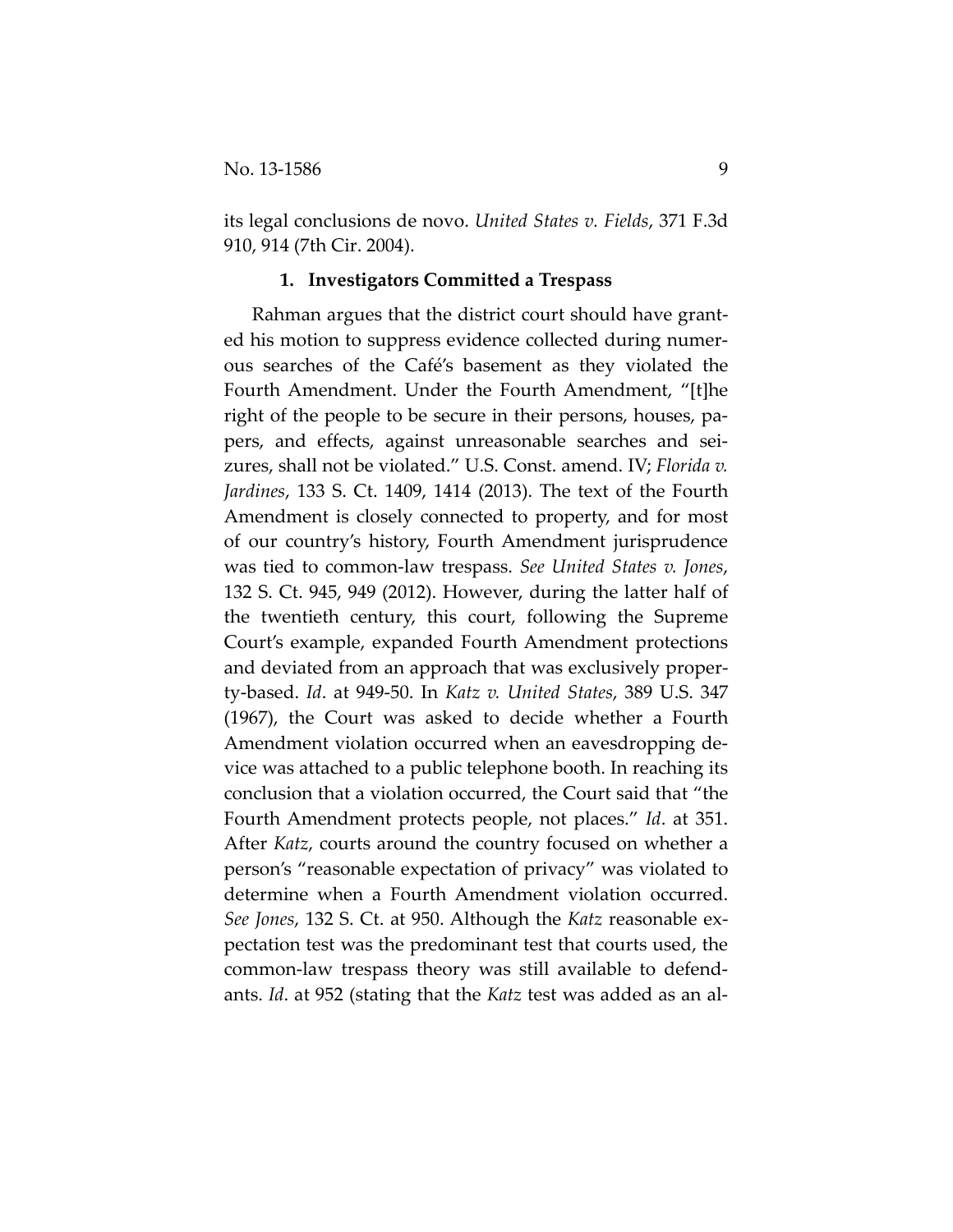ternative test to the common-law trespass test and was not designed to replace it). It is under this trespass theory on appeal that Rahman argues the government violated his Fourth Amendment rights, and we agree.

Rahman did not argue that his rights were violated under a common-law trespass theory before the district court, and under normal circumstances we might consider his argument forfeited since the argument was available to him at the time of the search. However, because the government did not argue that Rahman forfeited this particular argument and addressed it in its appellate brief, we may reach the merits of Rahman's argument under the "waived waiver" doctrine. *See United States v. Prado*, 743 F.3d 248, 251 (7th Cir. 2014) (stating that the defendant's forfeiture of his appellate argument was absolved by the government's failure to recognize the forfeiture and its response on the merits to defendant's argument). After careful review, we conclude that the fire investigators' search of the Café's basement violated Rahman's Fourth Amendment rights, and that certain pieces of evidence collected in the basement as a result of the search should have been suppressed.

Under the common-law trespass theory, a violation occurs when government officials, without a warrant: (1) physically intrude (2) on a constitutionally protected area (3) for the purposes of obtaining information, and (4) an exception to the warrant requirement does not apply. *See Jones*, 132 S. Ct. at 949-52. There is no doubt that investigators physically intruded upon Rahman's restaurant and that the restaurant is a constitutionally protected area. *See Michigan v. Tyler*, 436 U.S. 499, 508 (1978) (applying Fourth Amendment protection to commercial property and stating that a warrant was re-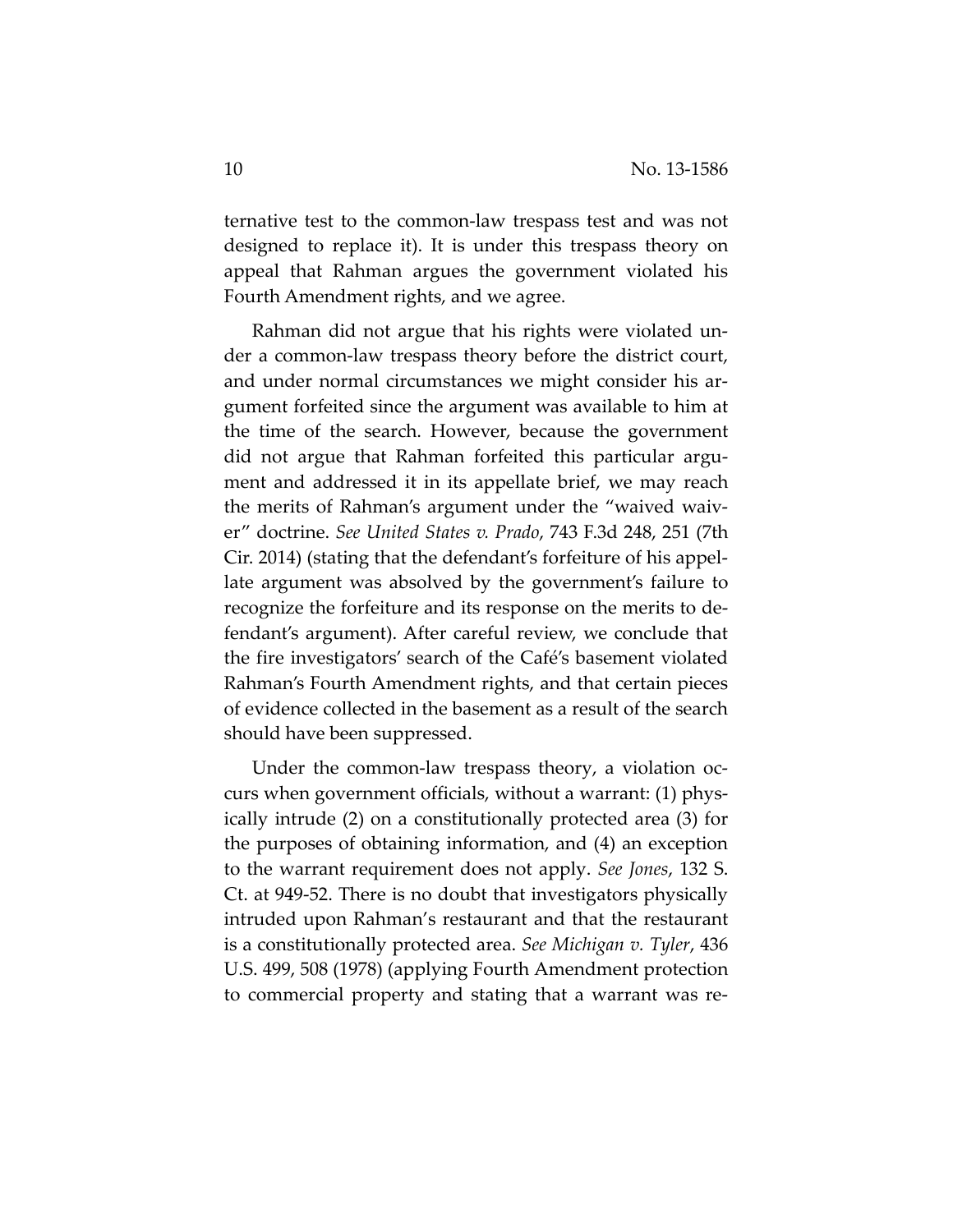quired to search the defendant's furniture store); *see also See v. City of Seattle*, 387 U.S. 541, 543 (1967) (stating that "[t]he businessman, like the occupant of a residence, has a constitutional right to go about his business free from unreasonable official entries upon his private commercial property"). And neither party disputes that the investigators were on Rahman's property to gather information. The only remaining question as to whether the investigators' search violated the Fourth Amendment is whether an exception to the warrant requirement applies.

## **2. Investigators Exceeded Scope of Rahman's Consent**

The government argues that the search did not violate Rahman's Fourth Amendment rights because Rahman gave written consent to all searches of the Café's basement when he signed a form giving his consent to search the Café "to determine the origin and cause of the fire that occurred on 1/19/10." Because a person may voluntarily waive his Fourth Amendment rights, no warrant is required where the defendant consents to a search. *United States v. Matlock*, 415 U.S. 164, 171 (1974); *United States v. James*, 571 F.3d 707, 713 (7th Cir. 2009). Rahman, however, maintains that his written consent to search for the fire's "origin and cause" was just that a search to determine the fire's origin and cause—and that it did not include consent to search for secondary and circumstantial evidence that could point to criminality, such as collecting evidence from the bank bags, his business receipts, and the like.

"The scope of a search is generally defined by its expressed object," *Florida v. Jimeno*, 500 U.S. 248, 251 (1991), and the scope of the investigators' search cannot exceed the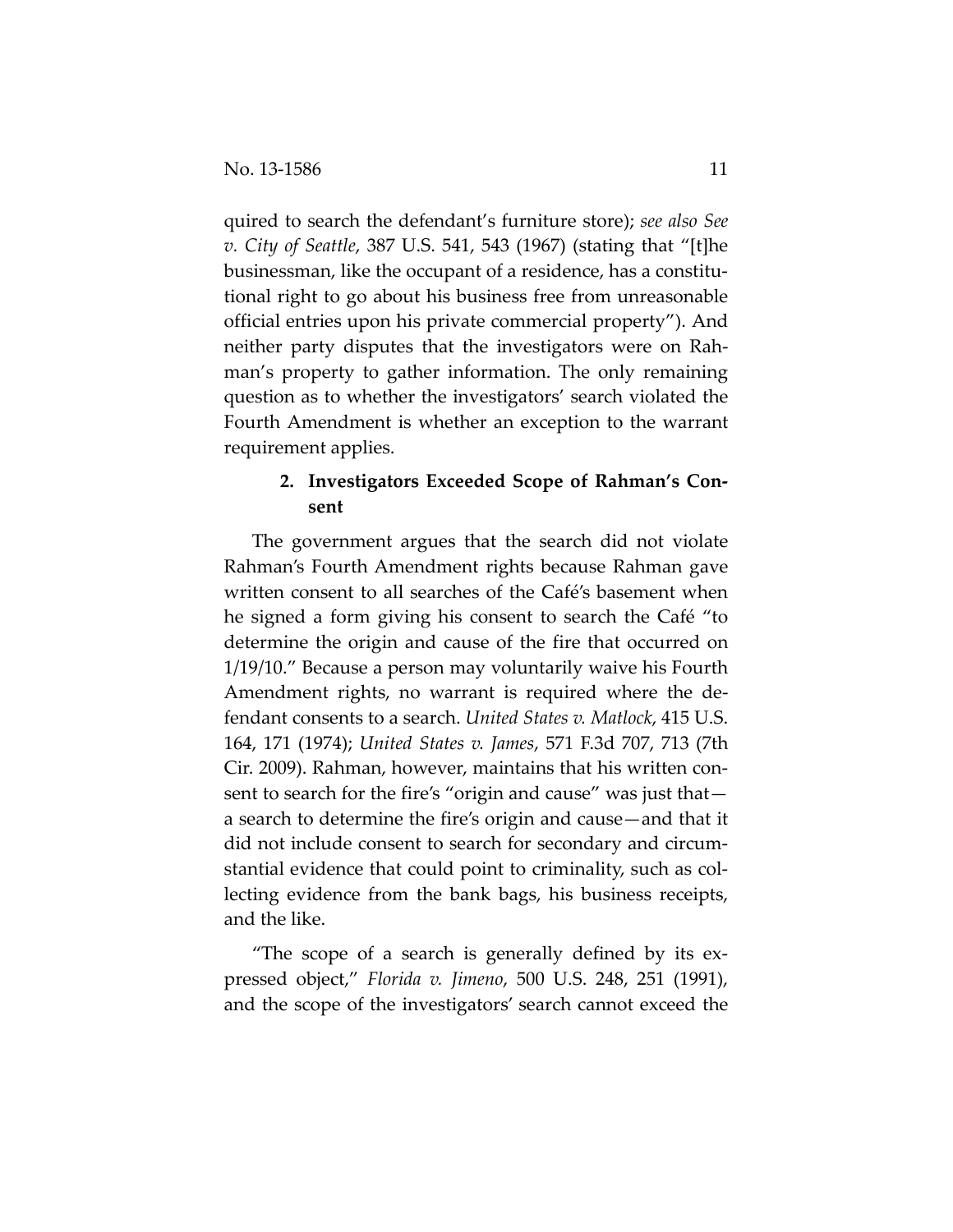scope of a defendant's consent, *see United States v. Long*, 425 F.3d 482, 486 (7th Cir. 1995). In determining the scope of a defendant's consent, we apply an objectively reasonable standard. *Jimeno*, 500 U.S. at 251. Whether a search remained within the boundaries of consent is a factual question that is determined by the totality of the circumstances. *Long*, 425 F.3d at 486; *United States v. Wesela*, 223 F.3d 656, 661 (7th Cir. 2000).

Rahman's consent to search the Café for the "origin and cause" of the fire did not encompass a search for secondary and circumstantial evidence of arson. Rahman argues that the term "origin and cause" is a legal term of art that carries a precise definition that is limited in nature, as opposed to the broader meaning that the government would like us to adopt, and that it was in that limited context that he gave consent. The government, on the other hand, contends that arson can be a cause of fire and that an objectively reasonable person, when asked if fire investigators could search for "origin and cause" of the fire, would assume that the officers would be looking for arson. There is some support for the government's argument. *See McDonald v. Vill. of Winnetka*, 371 F.3d 992, 997 (7th Cir. 2004) ("The cause of any fire may fall into one of three broad categories: accidental, incendiary [intentionally set fire] and undetermined."). But if we look to guidance from the Supreme Court, the issue becomes a little clearer.

In *Michigan v. Clifford*, the Supreme Court was asked to determine whether evidence should be suppressed after it was collected by fire investigators without a warrant. 464 U.S. 287 (1984). The fire in that case began in the early morning hours and was extinguished a few hours later. *Id*. at 290.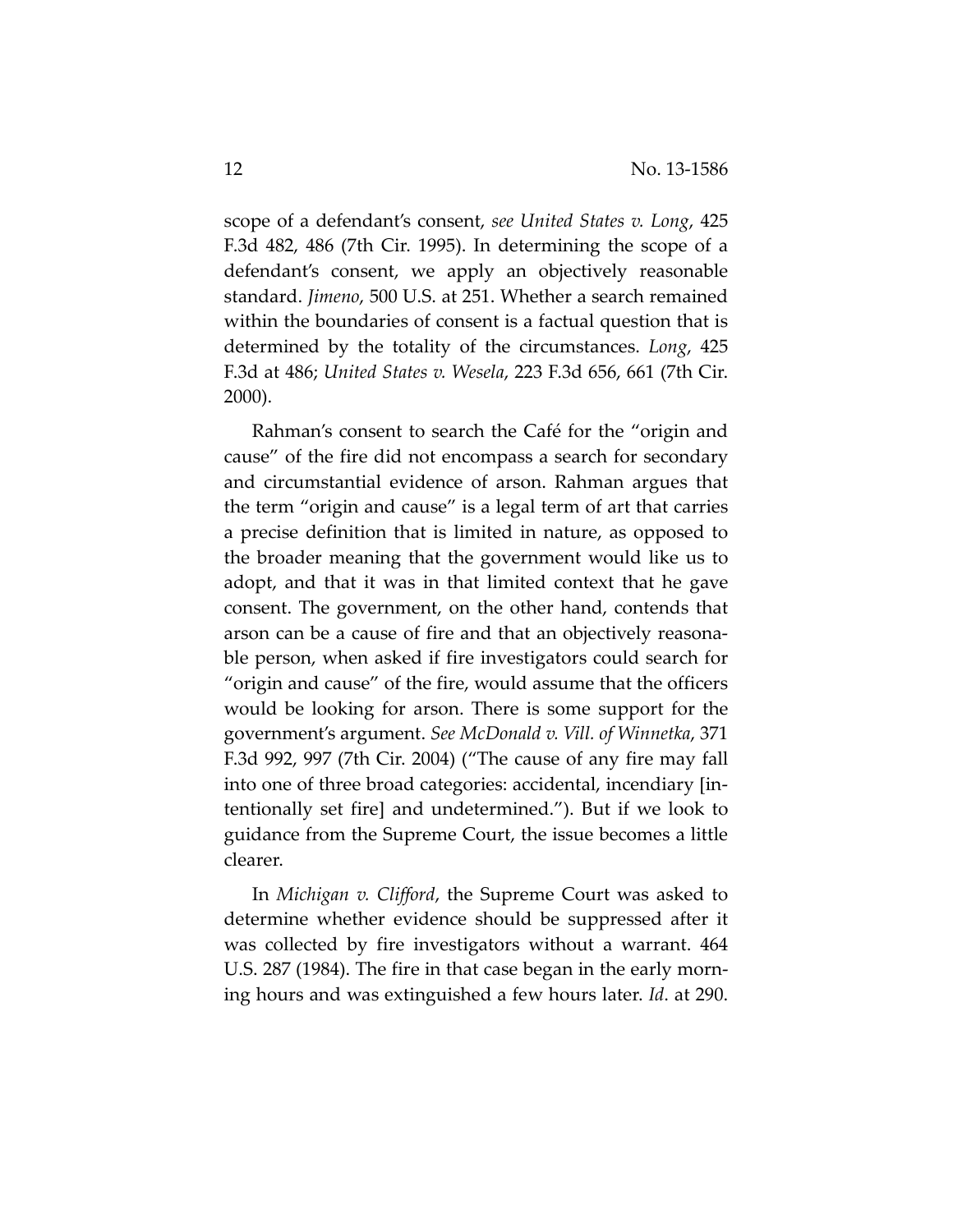While the fire investigators waited for water to be pumped out of the house, they found a fuel can in the home's driveway, seized it, and marked it as evidence. *Id*. After the water was pumped out of the basement, the investigators first searched the basement and quickly confirmed that the fire originated in the basement beneath the basement stairway. *Id*. The investigators continued their search and found two fuel cans beneath the basement stairway and a crock pot with attached wires leading to an electrical timer that was plugged into an outlet a few feet away. *Id*. at 290-91. After determining that the fire had originated in the basement, the investigators did not obtain a criminal warrant, but instead proceeded to search the remainder of the house looking for clues that pointed to arson. *Id*. at 291.

The Court was confronted with deciding when, and under what circumstances, investigators needed to obtain a criminal warrant if they wanted to search for evidence of criminal activity. The Supreme Court's task was made difficult by the fact that fire investigators are not on the scene to suppress the fire, but to determine how the fire was started, which in some cases means gather evidence that points to arson. The Court tried to address the matter of distinguishing between when fire investigators are on the scene to determine literally what spark caused the fire and where the fire first started, and whether criminal actions breathed life into a fire. In addressing the issue, the Court said, "[i]n many cases, there will be no bright line separating the firefighters' investigation into the cause of a fire from a search for evidence of arson. The distinction will vary with the circumstances of the particular fire and generally will involve more than the lapse of time or the number of entries and reentries." *Id*. at 298 n.9. Although the Court recognized the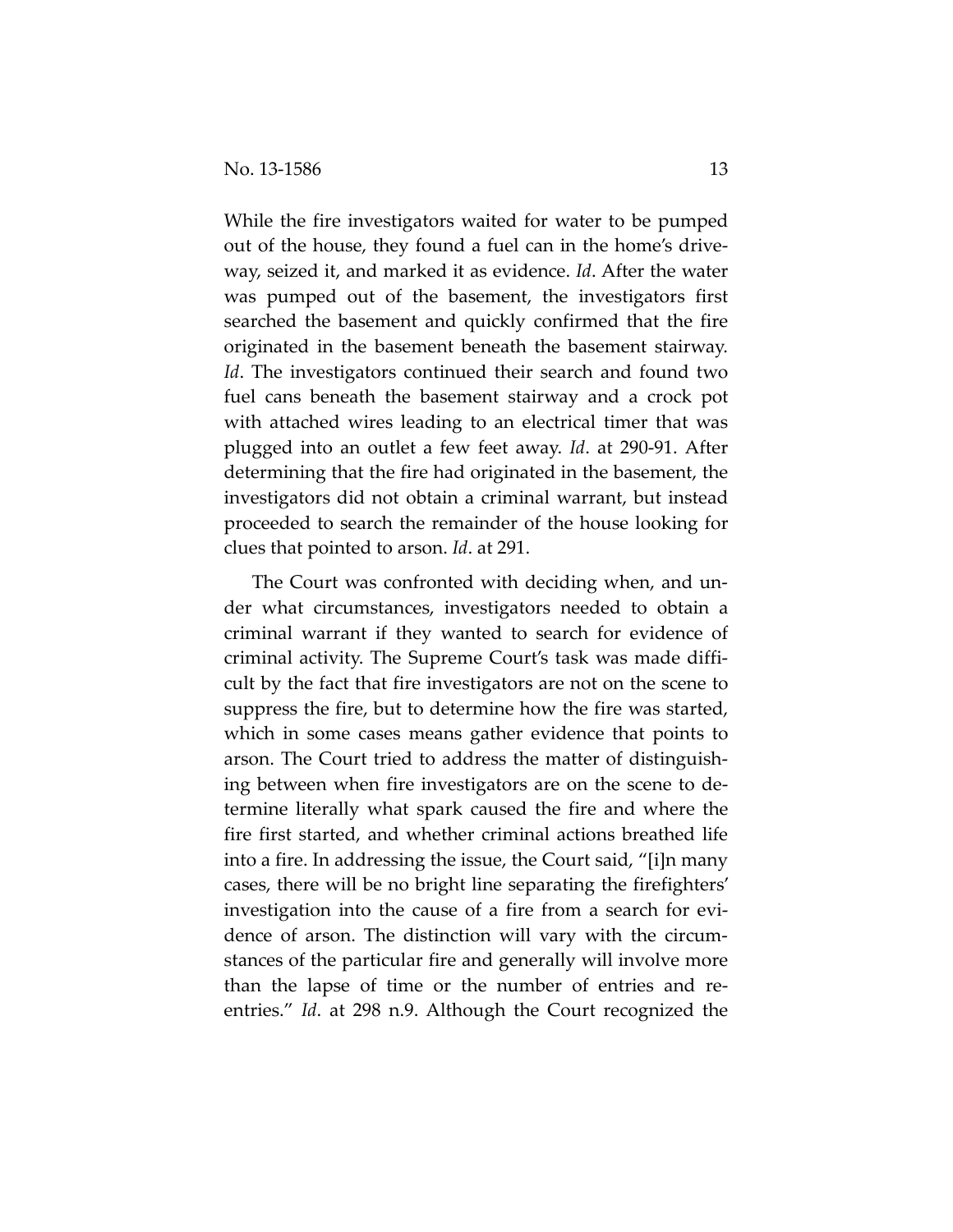ambiguity in determining the origin and cause of a fire, the Court made one thing clear: if the primary object of investigators is to determine the cause and origin of a recent fire, investigators simply need an administrative warrant to conduct a valid search. *Id*. at 294. But if investigators' primary object for conducting a search is to gather evidence of criminal activity, then they need a criminal search warrant. *Id*.

Using the principle as its guide, the Court affirmed the exclusion of the two fuel cans found in the basement, the crock pot, the timer, and the cord that were found after fire investigators determined where the fire started. *Id*. at 299. Moreover, the Court found that once fire investigators had determined the cause of fire, the additional search of the upstairs portion of the home could only have been for the purpose of finding evidence of arson, and therefore excluded all evidence that was found after the investigators made their determination. *Id*. at 297, 299.

As we understand *Clifford*, it is clear that the term "origin and cause" excludes any search whose *primary object* is to find information of criminal activity. *Id*. at 294, 298. As part of this exclusion is any search conducted in an area that is known not to be the origin of the fire, unless the evidence seized in this area helps investigators determine how the fire started. As the Court made clear, in many situations the primary object of a search conducted after the origin of the fire is determined is to gather evidence of criminal activity. *Id*. at 297. If no exception to the warrant requirement applies, the search must be conducted pursuant to a criminal warrant. *Id*. at 294.

To be clear, "origin and cause" does not exclude evidence that points to criminality that is seized while investigators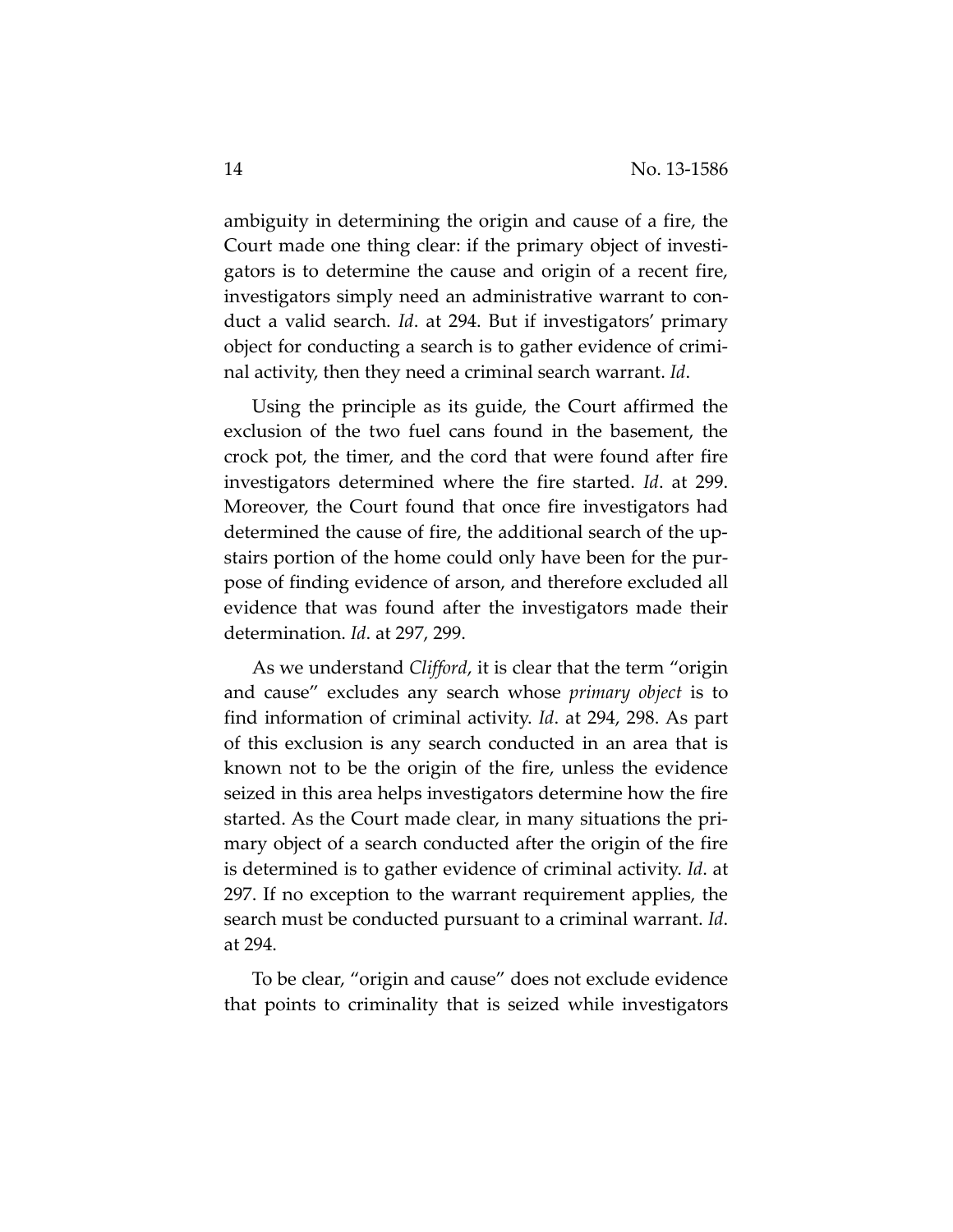are conducting valid searches to determine where the fire was started and what literally sparked the fire. We know this to be true because the Court said as much. *Id*. at 294 (stating that evidence of criminal activity discovered during the course of a valid administrative search directed at determining the cause of a fire may be seized under the "plain view" doctrine). Applying the plain view doctrine, the Court did not exclude the first fuel can investigators seized before they determined where the fire started. *Id*. at 299.

The analysis of *Clifford* helps us determine the parameters of the written consent Rahman gave to fire investigators "to determine the origin and cause of the fire that occurred on 1/19/10." Relying on *Clifford*, we find that based on the totality of the circumstances, an objective reasonable person would conclude that when investigators asked Rahman for consent to determine the origin and cause of the fire, they would understand the request to be for consent to determine where the fire occurred and what sparked the fire, not for a search whose primary object is to look for criminal activity.

Although the government argues that a lay person could possibly think that the term "origin and cause" included arson, we do not think it wise to allow the government to benefit from a layperson's misconception of a phrase with legal significance, especially when investigators can clear up any misconception by informing the consenter in writing that investigators are looking for evidence of criminal activity and that such evidence could be used against him. Allowing investigators to benefit from a layperson's misconception would create perverse incentives for the government in drafting consent forms. Our conclusion fits within the broader meaning of the Fourth Amendment, which allows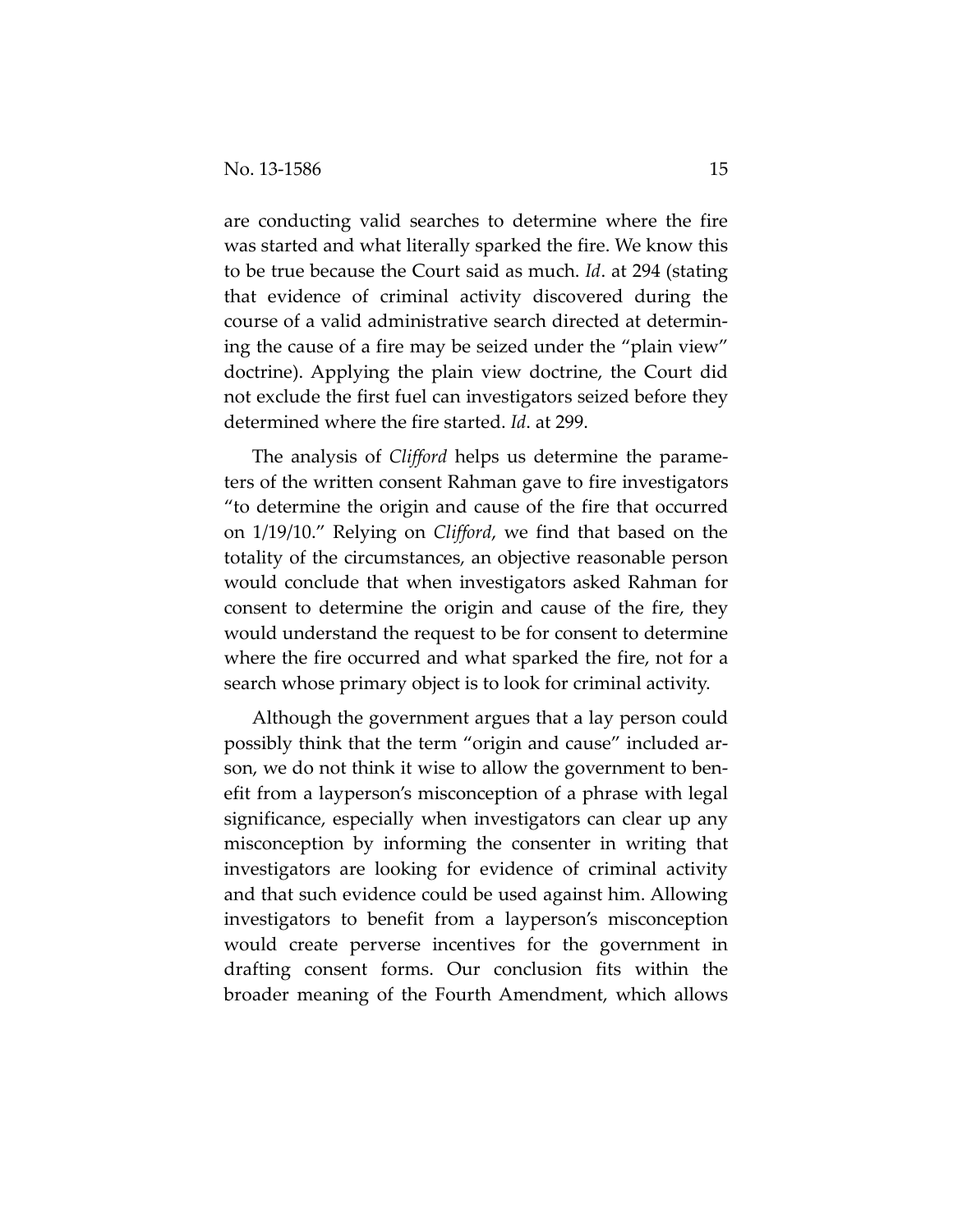people to be "secure in their persons, houses, papers, and effects," and prevents that right from being undermined by the public's potential misconception of legal terms. Based on our interpretation of *Clifford*, we may now decide what, if any evidence, should have been suppressed.

Rahman argues that the alarm box that Hankins seized on January 20 should have been suppressed because it would have only yielded secondary evidence connected to arson. We do not agree. There is no indication in the record that Hankins sought the alarm box in order to determine whether criminal activity occurred. Based on the surveillance tape from Chubby's Cheese Steaks, the investigators suspected that the fire started at 3:31 a.m. and that the origin of the fire was in or above the Café. It appears as though Hankins wanted the alarm box because it might contain information that would tell investigators what time the fire started, which might help pin down the fire's cause and origin. Rahman argues that Hankins ruled out the alarm box as the source of the fire because neither the alarm box, nor the area immediately surrounding it, was damaged by the fire. While that is true, Hankins had not ruled out the basement as the origin of the fire until the 21st, the day after he seized the alarm box. Given the potential useful nature of the information obtained from the alarm box that would help firefighters determine the cause and origin of the fire, the fact that Hankins had not yet ruled the basement out as the origin of the fire, and that there is no indication that Hankins's primary object for seizing the box was to obtain information related to criminal activity, we conclude that the alarm box was properly admitted.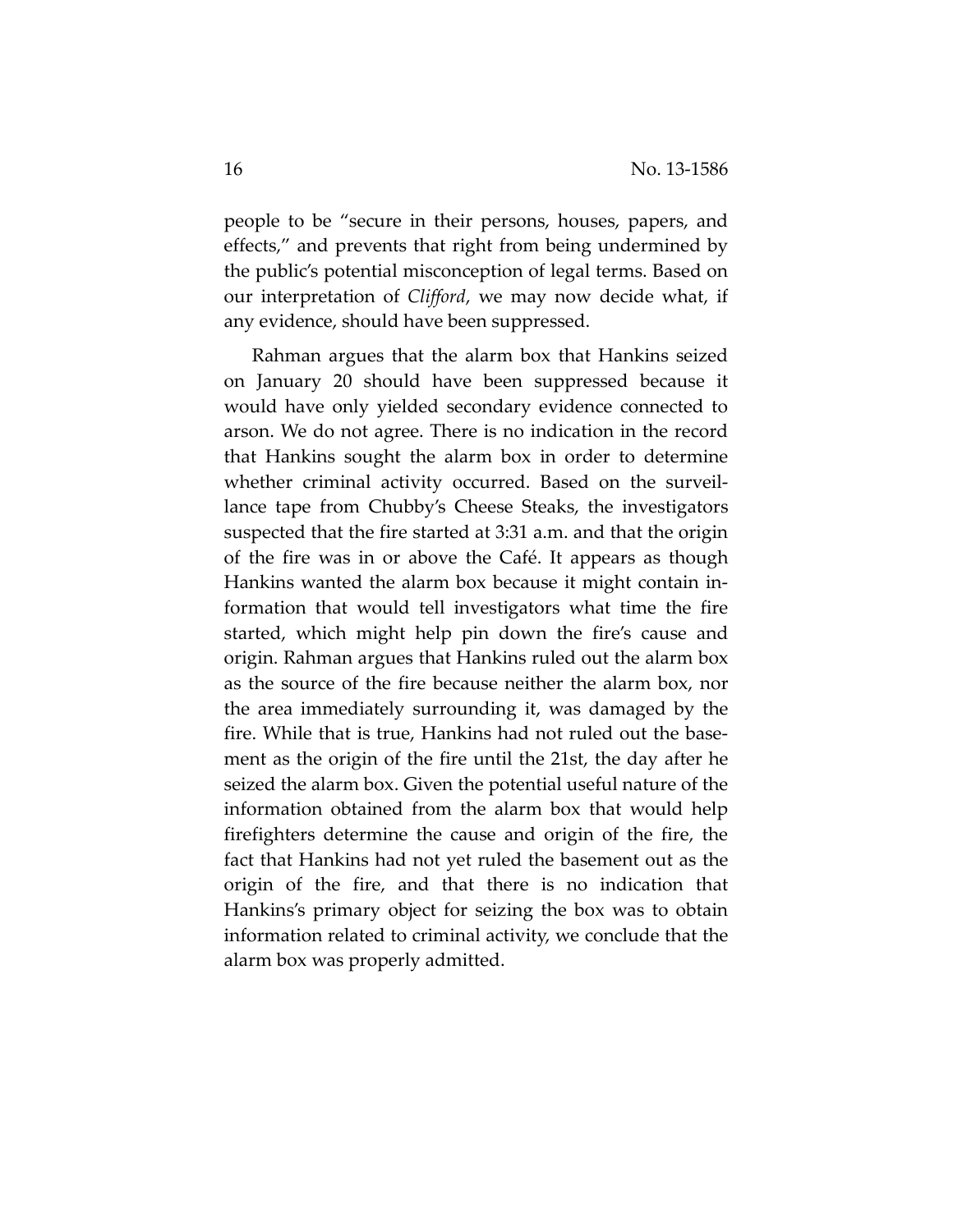The same cannot be said about most of the remaining evidence seized from the basement. According to Hankins's own testimony, he ruled out the basement as the origin of the fire on January 21. Following the logic of *Clifford*, the presumption is that once the basement was ruled out as the origin of the fire, the search that Hankins conducted in the basement after he reached his conclusion was done for the purpose of searching for criminal activity, even if the theory had not yet been confirmed. *Clifford*, 464 U.S. at 297 (stating that "[b]ecause the cause of the fire was [] known, the search of the upper portions of the [defendant's] house … could only have been a search to gather evidence of the crime of arson"). Therefore, unless it can be demonstrated that items seized after Hankins reached his conclusion regarding the basement were seized for the purpose of establishing how the fire started elsewhere in the building, any evidence collected from the basement after Hankins reached his conclusion about the origin of the fire, including the closed bank bags, receipts, and a tray from a cash register were illegally seized and should have been excluded. The surveillance DVR seized in the basement on January 21 is admissible because investigators indicated that they were searching for videos of the business to help determine how the fire started, and the surveillance DVR could have helped investigators reach that goal.

Moreover, any evidence collected from the basement on January 22, including the fire investigators' observations regarding the absence of a computer and safe in the basement, should be excluded. Rahman told investigators that a safe, laptop, bank bags and receipts were located in the basement office of the Café, but after conducting a search they found no traces of a laptop or safe. On direct examination, Hankins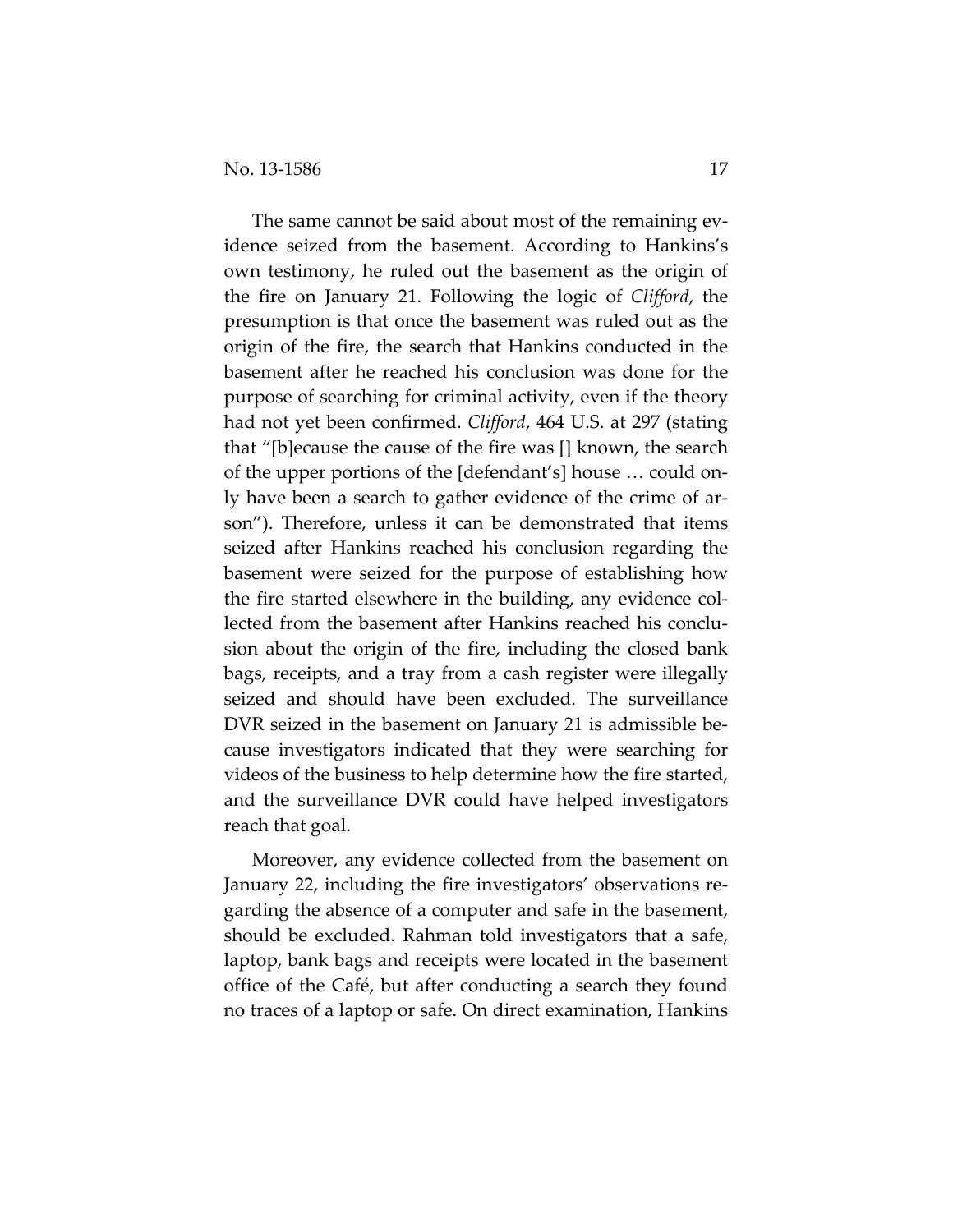testified that one of the reasons he looked for the presence of those items was to determine whether someone might have intentionally set the fire to cover up a burglary. Based on Hankins testimony, it is clear that the primary reason he searched the basement on January 22 was to find evidence of criminal activity.

However, observations made on January 22 about the basement door between the Café and the Grecian Delight are admissible. Hankins stated that the goal for breaking the lock on the door was to secure a surveillance video or system that the owner of the Cush Lounge indicated would be located in the basement of the Cush Lounge. According to Hankins, the reason why the investigators went through the basement of the Café to gain access to the Grecian Delight was because that was the only safe way to get the Cush Lounge's surveillance video. Since the investigators had not yet determined the cause and origin of the fire, the surveillance video would have been helpful in assisting investigators in their search. Although Hankins also admitted that investigators were trying to determine whether someone had broken into the Café from the Grecian Delight to set the fire, it is clear from the record that the primary object for breaking down the door was not to collect criminal evidence. That was simply a by-product of knocking down the door to secure the Cush Lounge's surveillance system, but rather to gain one more piece of information that could help infirm where and how the fire started.

On January 23, investigators seized the door to Rahman's office located in the basement as well as the back door of the Café. According to Hankins's testimony, while he was collecting samples to send to the laboratory to determine if ig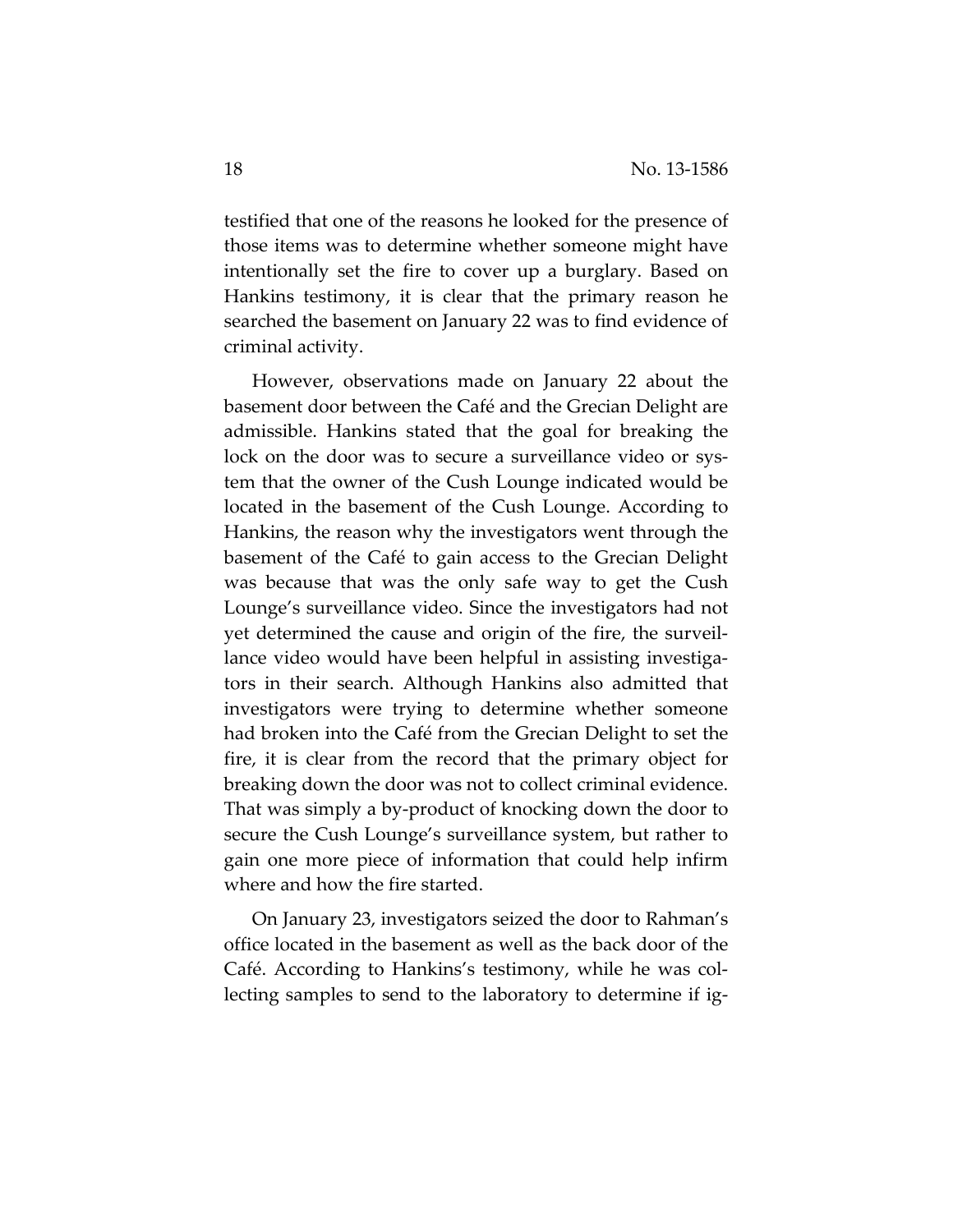nitable liquid was present, he smelled gasoline. It was at this moment that he and other investigators leaned towards arson as the cause of the fire. Hankins testified that he collected these doors after they reached that conclusion. Based on the record, we conclude that both doors should be excluded because at the moment investigators seized the doors, they were collecting evidence based on a theory that the fire in the Café was intentionally set. Moreover, observations made on the 26th about the basement door between the Café and the Grecian Delight should also be suppressed. As we previously stated, Hankins ruled out the basement on the 21st and there is no evidence in the record that indicates that the door was taken for the purpose of discovering the origin and cause of the fire. Therefore, it must have been seized for the purpose of determining whether arson occurred.

## **3.** *Davis* **Good-Faith Exception Does Not Apply**

The government argues that investigators did not exceed the scope of Rahman's authority, but that if they did, the *Davis* good faith exception applies to all searches of the basement. Specifically, the government argues that Hankins reasonably relied in good faith upon Rahman's broadly written consent and subsequent failure to object to the investigators' search and that under the *Katz* test, Rahman failed to demonstrate that he had a subjective expectation of privacy in his restaurant. Under *Davis v. United States*, "searches conducted in objectively reasonable reliance on binding appellate precedent are not subject to the exclusionary rule." 131 S. Ct. 2419, 2423–24 (2011).

We reject this conclusion because at the time of the search, binding precedent with regard to searches was *Katz's* reasonable expectation of privacy test, but also the common-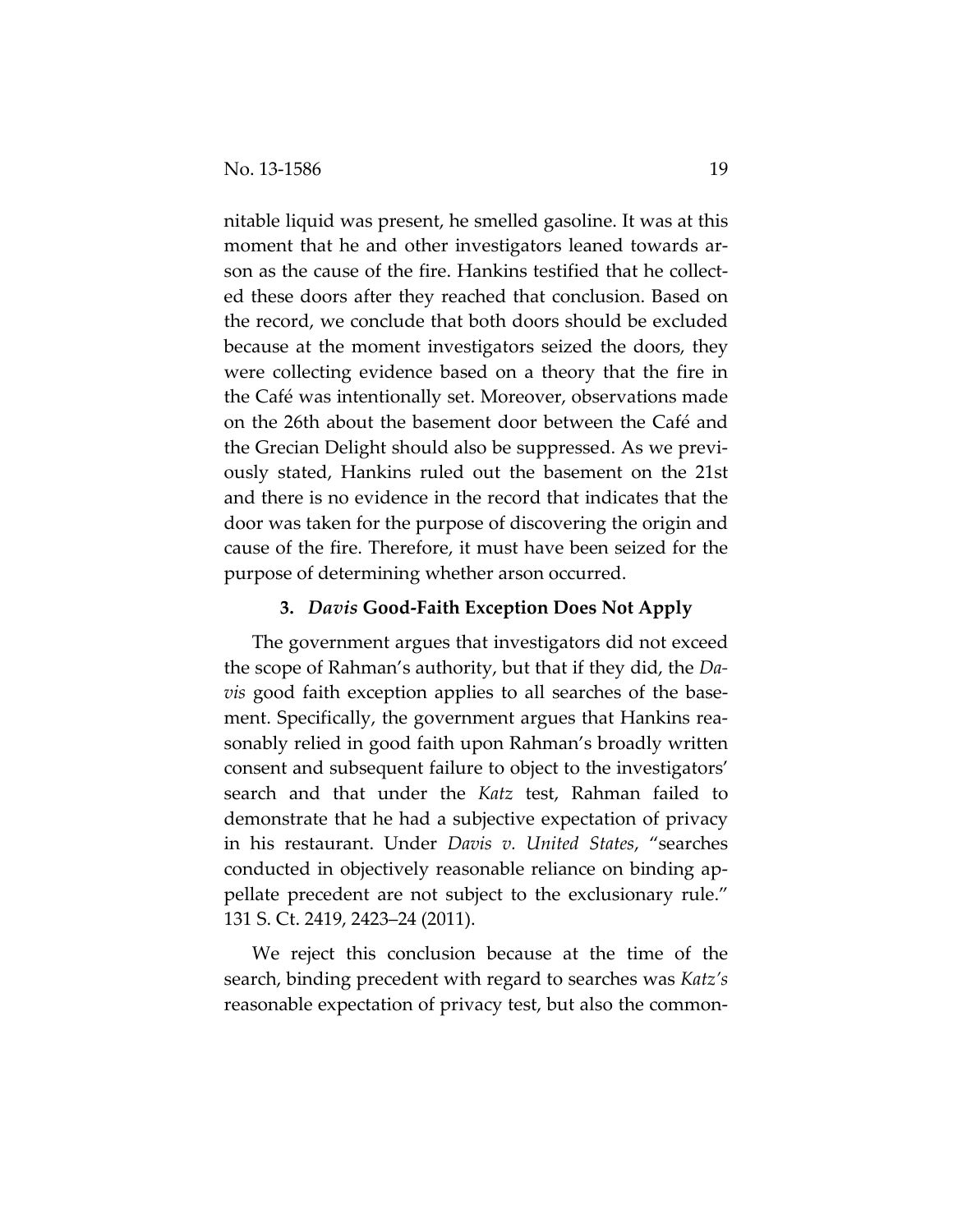law trespass theory. The Court in *Jones* stated that even though for most of our country's history "the Fourth Amendment was understood to embody a particular concern for government trespass upon the areas ('persons, houses, papers, and effects') it enumerates," the Court made clear that "*Katz* did not repudiate that understanding." 132 S. Ct. at 950. In articulating this principle, the Court reiterated a sentiment articulated by Justice Brennan, in *United States v. Knotts*, when he stated that neither *Katz*, nor its progeny, eroded the common-law trespass theory. 460 U.S. 276, 286 (1983) (Brennan, J., concurring in judgment); *see also Jones*, 132 S. Ct. at 955 (stating that the *Katz* test augmented, but did not displace or diminish, the common-law trespass test that preceded it) (Sotomayor, J., concurring). Therefore, at the time of the search, there were two branches of Fourth Amendment jurisprudence that bound the government's actions: the reasonable expectations theory first articulated in *Katz* and the older, historical common-law trespass theory based on the text of the Fourth Amendment. *See Wilson v. Health & Hosp. Corp. of Marion Cnty.*, 620 F.2d 1201, 1213 (7th Cir. 1980) (stating that *Katz* was not intended to render considerations of common law property rights irrelevant, but rather it expanded the Fourth Amendment to privacy and legitimate expectations of privacy). As the common-law trespass theory has always bound government actions, the government cannot rely on the *Davis* good faith exception. Therefore, the evidence that we have previously deemed excluded is not saved by *Davis* since binding appellate precedent at the time of the search would have prohibited the fire investigators' search.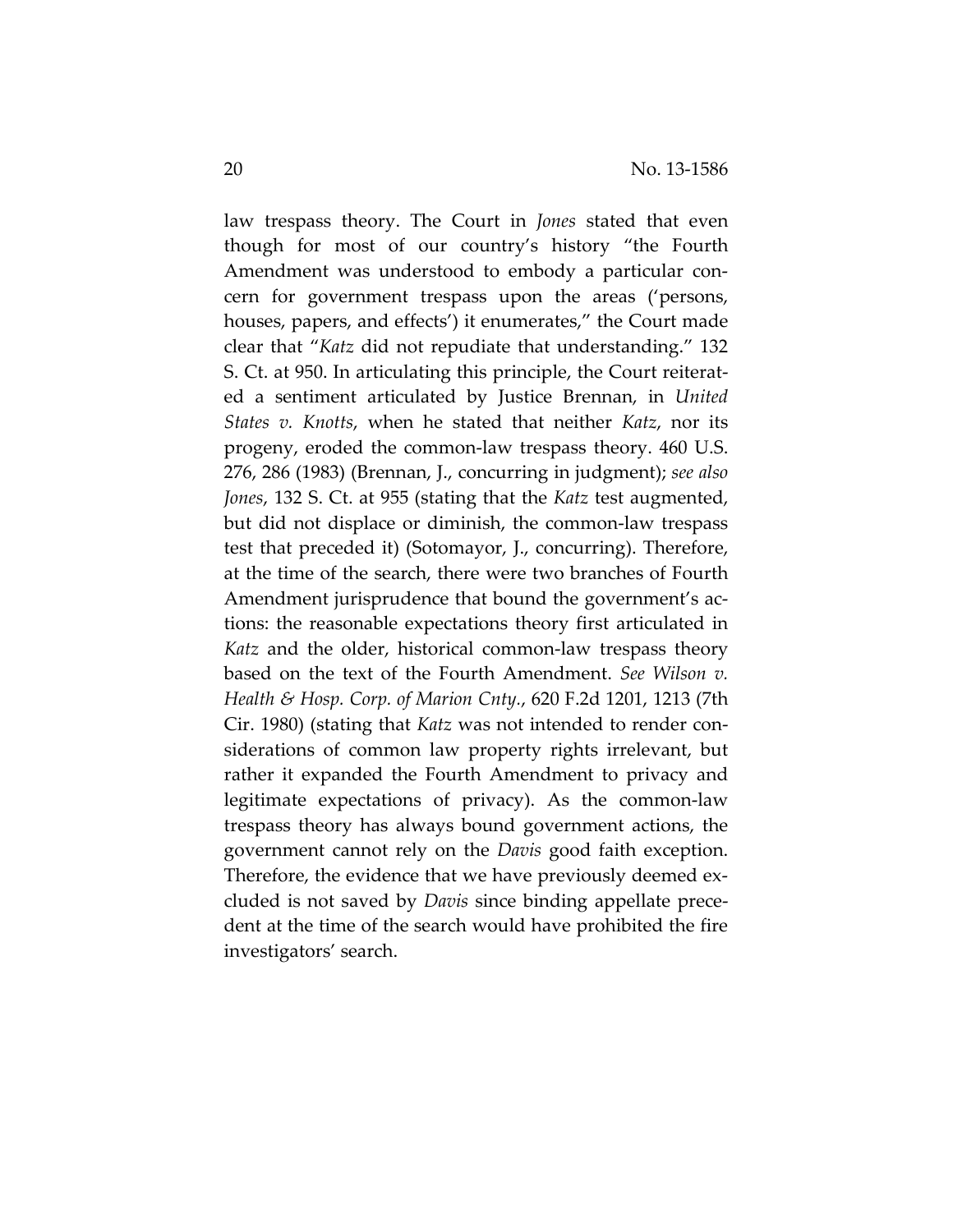## **B. Judgment of Acquittal**

Rahman also appeals the denial of the motion he made for a judgment of acquittal pursuant to Federal Rule of Criminal Procedure 29. To convict Rahman of making a false statement in violation of 18 U.S.C. § 1001, the government needed to show that Rahman knowingly and willfully made a materially false statement in connection with a matter within the jurisdiction of a federal agency. *See United States v. Lupton*, 620 F.3d 790, 805 (7th Cir. 2010). We review the denial of Rahman's motion for judgment of acquittal de novo. *United States v. Warren*, 593 F.3d 540, 546 (7th Cir. 2010). In doing so, we ask whether "there was sufficient evidence, when viewed in the light most favorable to the government, to allow a rational trier of fact to find all of the essential elements of an offense beyond a reasonable doubt." *United States v. Westerfield*, 714 F.3d 480, 484 (7th Cir. 2013) (quotation omitted).

Although Rahman argues to the contrary, a jury could find that that his statement to Wisconsin Deputy Fire Marshal Martinez was made in connection with a matter within the jurisdiction of a federal agency. The Supreme Court has instructed that "jurisdiction" in the 18 U.S.C. § 1001 context should not be "given a narrow or technical meaning." *Bryson v. United States*, 396 U.S. 64, 70-71 (1969). Rather, here "[t]he term 'jurisdiction' merely incorporates Congress' intent that the statute apply whenever false statements would result in the perversion of the authorized functions of a federal department or agency." *United States v. Stanford*, 589 F.2d 285, 297 (7th Cir. 1978). "A department or agency has jurisdiction … when it has the power to exercise authority in a particular situation." *United States v. Rodgers*, 466 U.S. 475, 479 (1984).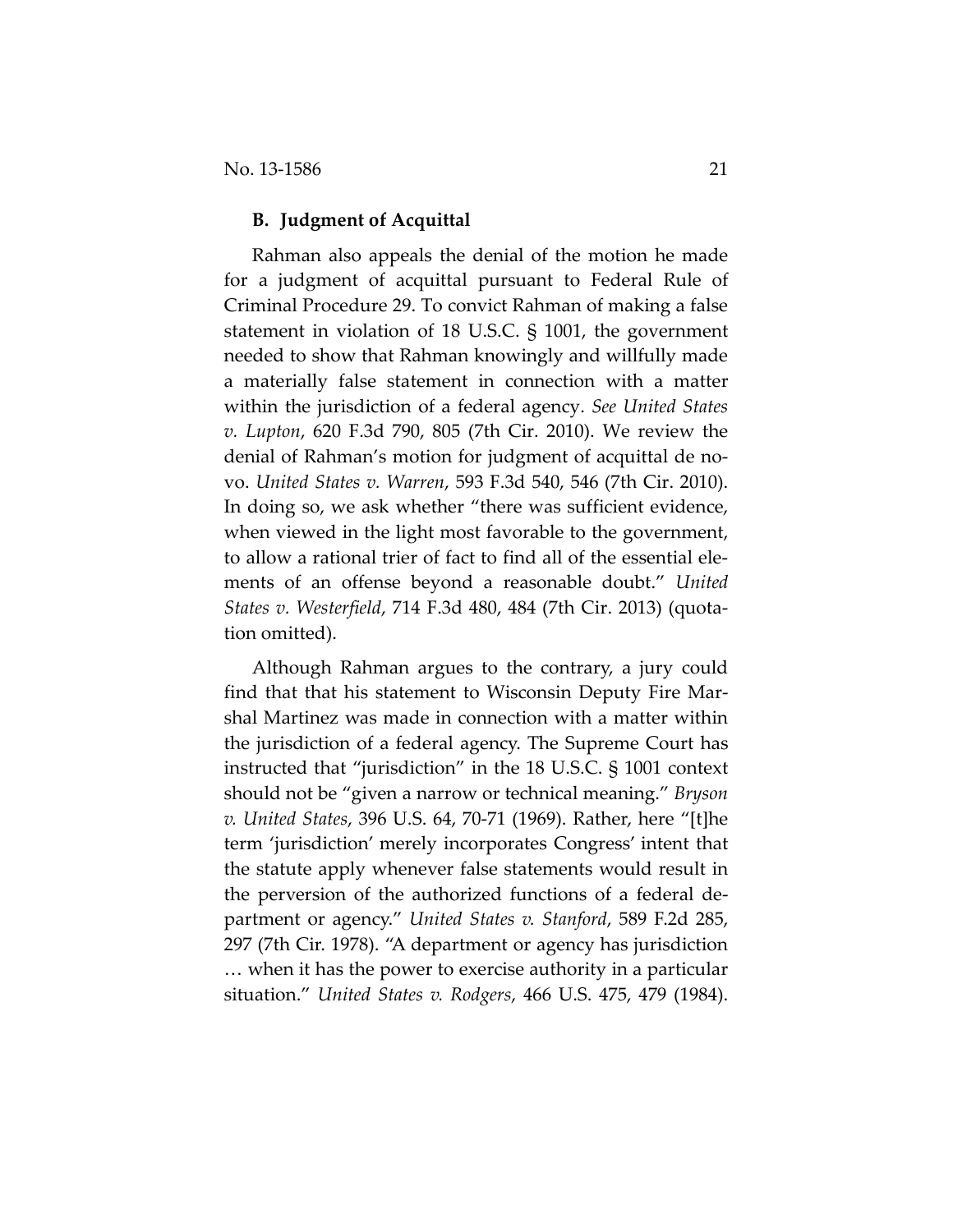"Jurisdiction" for § 1001 purposes is not dependent upon whether the agency has in fact exercised that authority. *United States v. Brack*, 747 F.2d 1142, 1151 (7th Cir. 1984).

There is no question that Hankins was a member of the ATF and that the ATF is a federal agency. Rahman argues that there was no jurisdiction for § 1001 purposes because when he made the statement at issue to Martinez a few hours after the fire, the ATF was not in charge of the investigation as it was a multi-jurisdictional effort. Rahman contends that Hankins's presence at the scene at the time Rahman made his statement to a local official was not enough to provide federal jurisdiction. We disagree. Here, while many agencies were involved, ATF was one of those agencies, and it had the power to exercise authority because the agency has a federal responsibility to investigate fires that affect interstate commerce, and the building that burned down housed businesses engaged in interstate commerce. *See* 18 U.S.C. §§ 844(h)(1) & (i). Hankins and the other investigators shared information and discussed theories regarding the fire during the course of the investigation. In particular, Agent Martinez shared the information that Rahman provided in the interview with ATF investigator Hankins, and Hankins used that information in his investigation of the scene. *See Brack*, 747 at 1151 (7th Cir. 1984) (finding jurisdiction and stating that the "false statement need not be submitted directly to the federal agency: it suffices to show that the deception of a private company affected a federal agency because of that agency's responsibility to ensure that its funds are properly spent"). We are satisfied that there was sufficient evidence for the jury to find that Rahman made a statement in connection with a matter within the jurisdiction of a federal agency for purposes of 18 U.S.C. § 1001.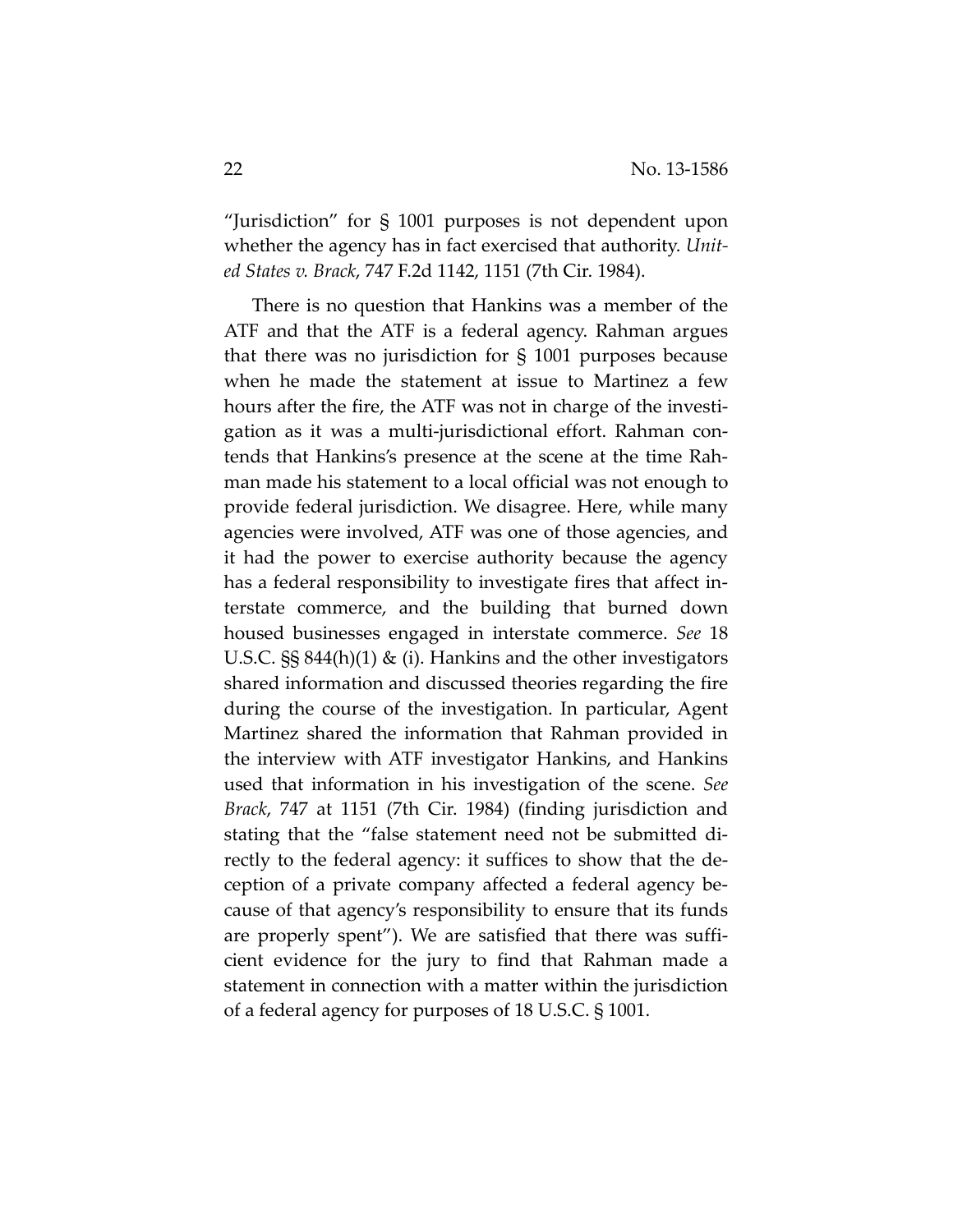Whether the government proved that Rahman made a false statement is a more difficult question. At trial, Martinez testified that during his interview with Rahman, he asked Rahman where he kept his business records. Recounting Rahman's reply, Martinez testified: "And he told me that all his business records were kept in his basement in his office. And he also has—his computer, like a laptop that he keeps down there, and he keeps a lot of business records on that laptop." The prosecutor next asked, "And he said that the computer would be in the restaurant?" Martinez responded, "Yeah, he believes it was in the restaurant, but he wasn't sure if it was in the basement or up by the cashier. Or the cash counter in the front." The prosecutor asked Martinez to confirm that, according to Rahman, the laptop was in one of those two places, and Martinez agreed. When asked whether Rahman described the area in the basement where the laptop would have been if he had left it in the basement, Martinez said it "would have been in his office by–on his desk."

The false statement that Rahman was charged with making was, according to the jury instructions, "that his computer, which he claimed contained the business records of the Black and White Café, was inside the Café at the time of the fire." The government maintains the statement was false because investigators found a red Gateway laptop in Rahman's home that did not contain business records. Rahman, however, maintains that the government failed to prove he made a false statement. For him, the fact that the red laptop did not contain business records supports his position that he was not referring to that laptop when he volunteered to Martinez that one location of his business records was on a computer.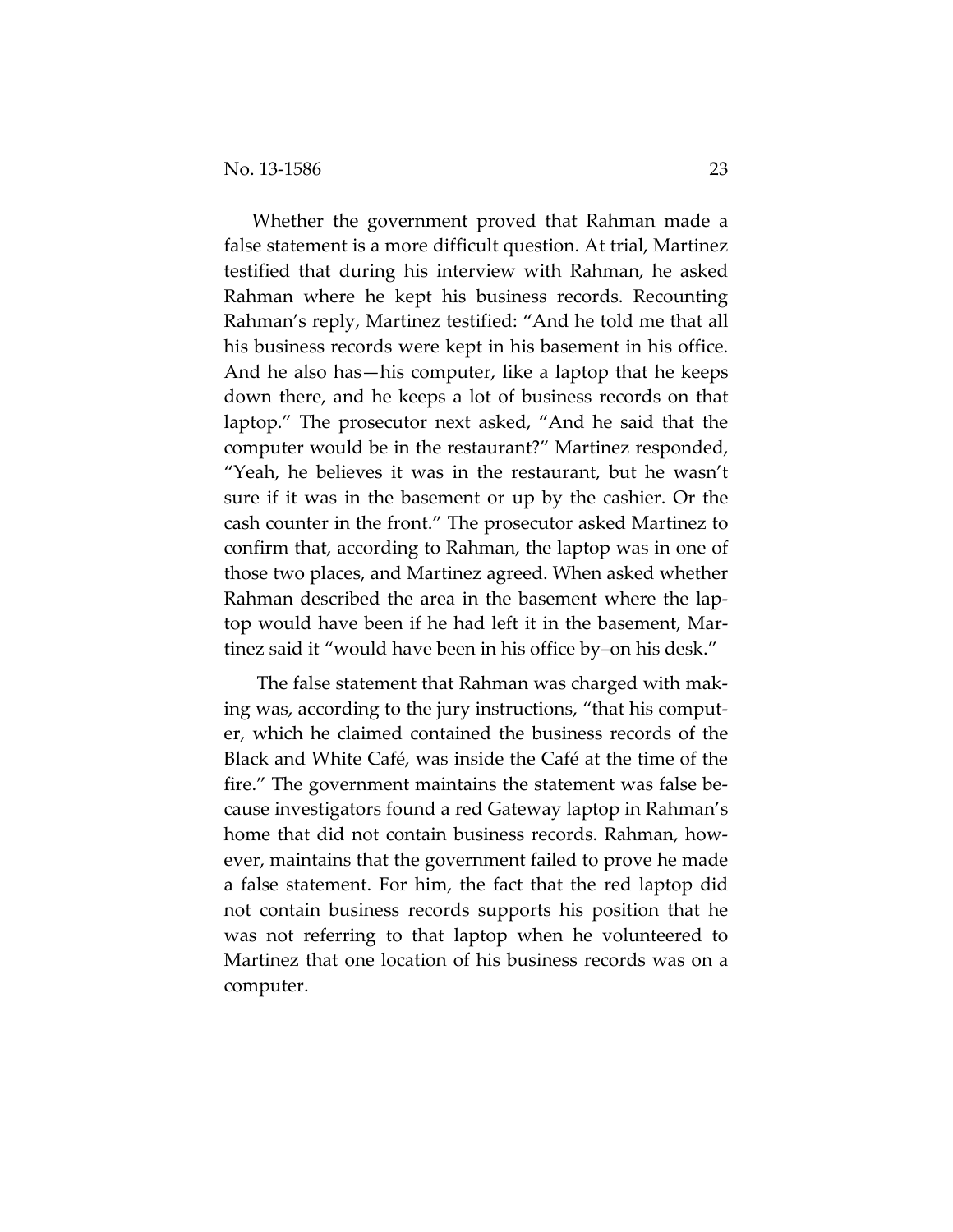As Rahman emphasizes, Martinez's question to Rahman was directed at business records, not to the presence of a laptop. When Rahman volunteered the information that he also kept business records on a laptop, Martinez did not ask him any questions about the laptop to which Rahman was referring. Rahman was not asked about the laptop's brand, or its color, or anything at all about what it looked like. Martinez did not even ask Rahman how many laptops or computers he had. Investigators who later questioned Rahman after the search of the basement did not ask any clarifying questions regarding the laptop either.

The government's position at trial was that Rahman was referring to the red Gateway laptop when he spoke with Martinez. While the government stresses that a forensic analysis showed there were no business records on the red Gateway laptop, the allegedly false statement that Rahman was convicted of making does not reference this particular computer. The allegedly false statement at issue instead only refers to his "computer," with no other description. And Rahman volunteered to Martinez that he kept records on "a laptop" but never said it was on a red laptop or on a Gateway one. Rahman therefore maintains that the government did not establish beyond a reasonable doubt that the statement at issue could not be true, i.e., that Rahman did not have a second computer. He argues that the government did not establish that another computer, the one with the business records, was not in the Café at the time of the fire.

The government cites our statement, true as a general matter, that the law does not require the government to disprove every conceivable hypothesis of innocence in order to sustain a conviction. *United States v. Humphrey*, 468 F.3d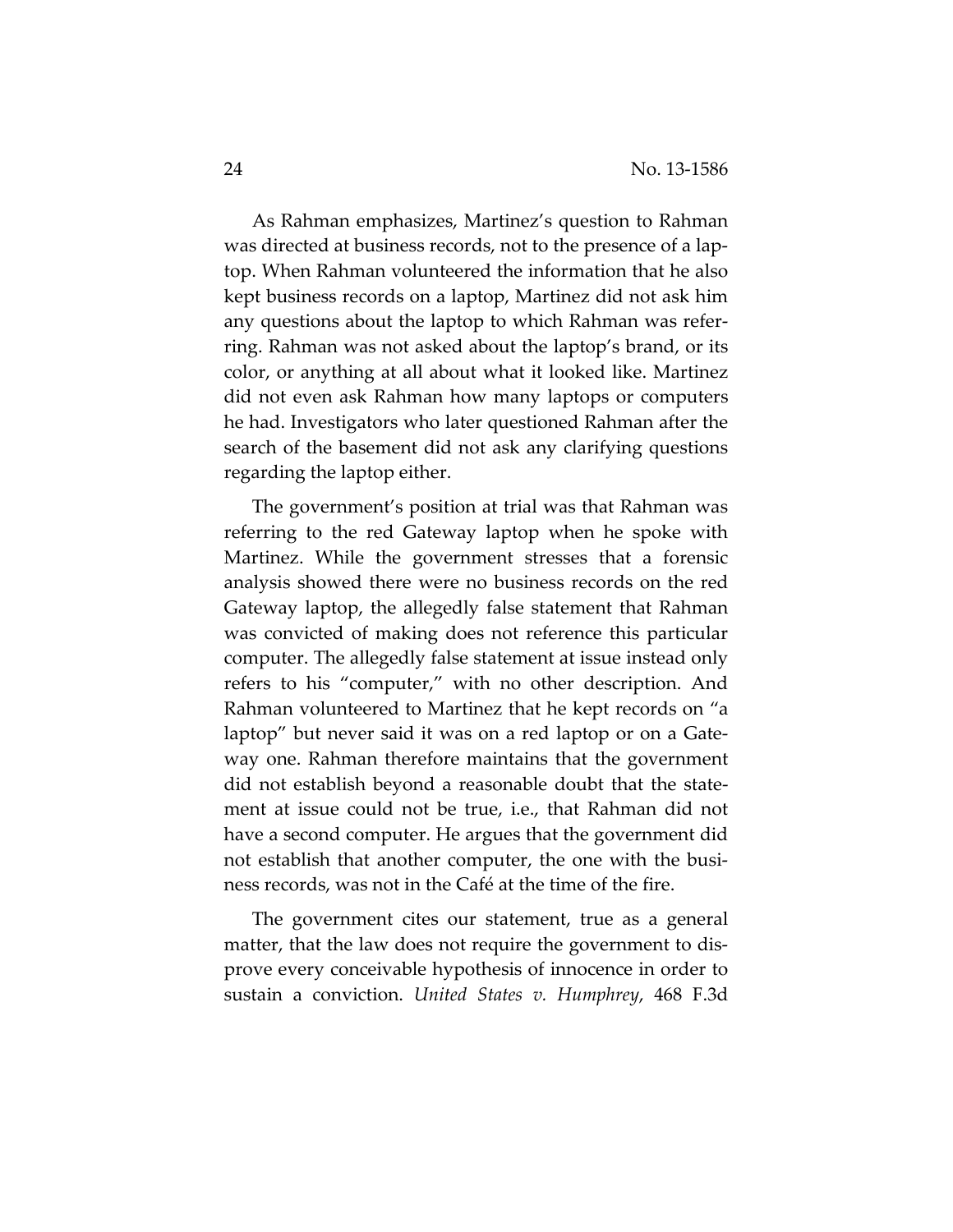1051, 1054 (7th Cir. 2006). But the nature of the charge here matters. "When reviewing sufficiency of the evidence through the lens of a perjury conviction," a charge with similarities to the false statement charge here, a literally true answer does not sustain a conviction. *United States v. Gorman*, 613 F.3d 711, 716 (7th Cir. 2010) (citing *Bronston v. United States*, 409 U.S. 352, 356-58) (1973)). That is true even if a defendant gives a misleading or nonresponsive answer. *Bronston*, 409 U.S. at 361-62. Illustrating this principle, the Supreme Court reversed the defendant's perjury conviction in *Bronston* where the statement was both misleading and nonresponsive, but not literally untrue. *Id.* 

Although the perjury conviction at issue in *Bronston* was founded on witness testimony in responding to attorney questioning at a court hearing, the Supreme Court's reasoning behind its decision to reverse the conviction there is instructive here as well. The Court said it "perceive[d] no reason why Congress would intend the drastic sanction of a perjury prosecution to cure a testimonial mishap that could readily have been reached with a single additional question by counsel alert—as every examiner ought to be—to the incongruity of petitioner's unresponsive answer." *Id.* at 358. And so, the Supreme Court said, "[t]he burden is on the questioner to pin the witness down to the specific object of the questioner's inquiry." *Id.* at 360; *see also, e.g., United States v. Parker*, 364 F.3d 934, 945 (8th Cir. 2004) (ruling that the government bears the burden of negating literally truthful interpretations of statements when the statements are ambiguous and are subject to reasonable interpretations).

Here too, the identity of the laptop to which Rahman was referring could have been cleared up by a single additional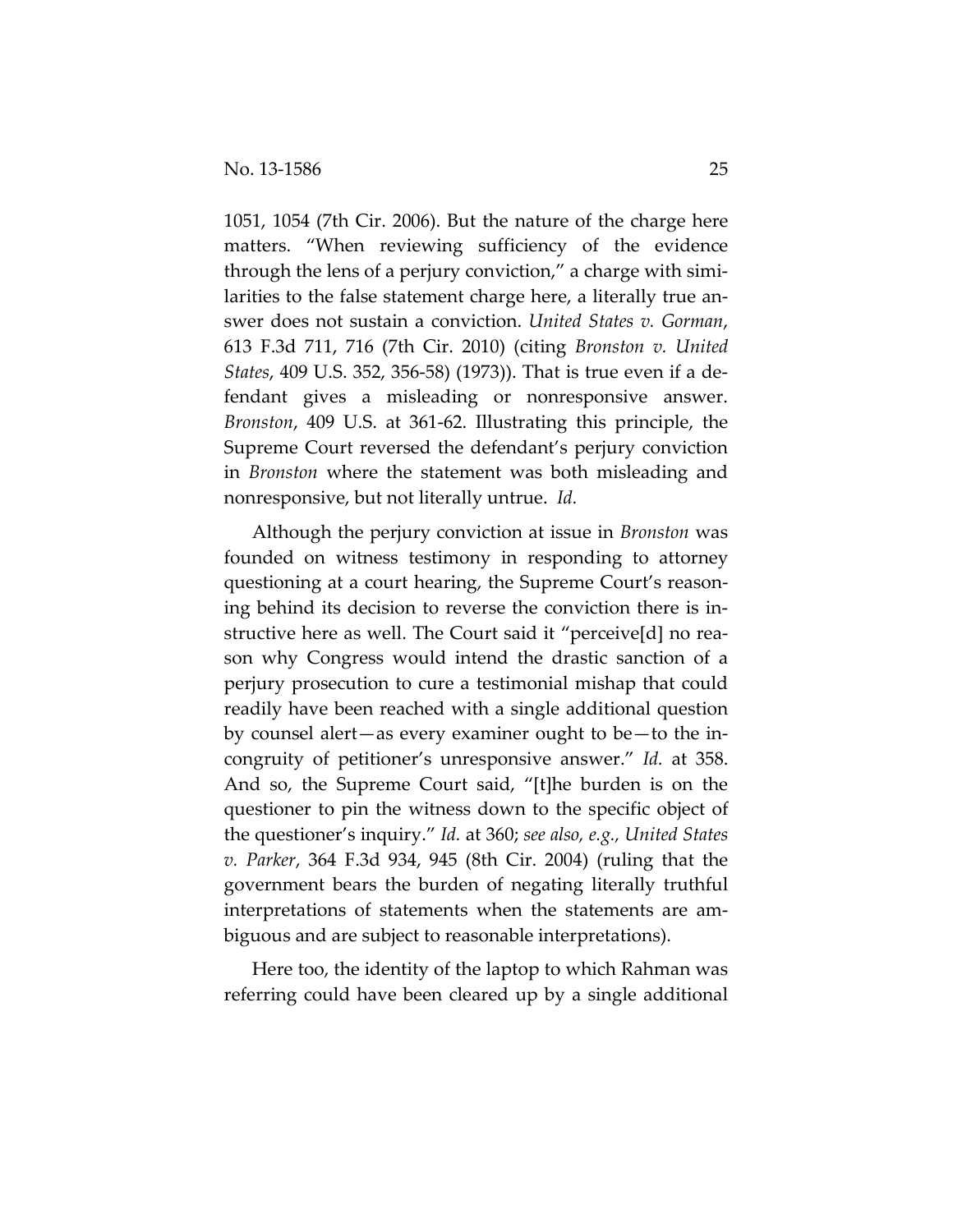question or two by Martinez, or by the other investigators who spoke with Rahman later. A criminal conviction is a drastic sanction when no questioner pinned Rahman down to which laptop he was referring. It was not at all unlikely that Rahman would have more than one computer between work and home, yet the government pinned its case on the laptop in Rahman's statement being the red Gateway.

In fact, that Rahman had more than one computer is just what the jury heard. The jury heard about not just one, but two laptops that Rahman had, and it also heard he used both at the Café. And it was from one of the government's own witnesses that the jury heard about the second computer. Rahman's ex-girlfriend, testifying for the government, stated that she remembered a slow, gray, old, clunky laptop that Rahman kept downstairs at the Café. Downstairs was the location of Rahman's office. Keeping the records on a laptop downstairs would be consistent with Rahman's statement to Martinez that he kept business records downstairs, where his office was. In contrast to the gray laptop, the jury heard that the red laptop was also used by many other people, including by customers, for reasons including to surf the internet and to check social media sites, and that it was also used upstairs. Rahman points out that one might wonder whether a business owner would keep business records on a computer used by many others including customers.

The government argues that "while it is unfortunate that investigators never asked Rahman to describe his laptop, the evidence at trial resolved any ambiguity as to which laptop he was referring." But the failure was more than "unfortunate." And the evidence at trial did not resolve the ambiguous statement. Rahman may not have been referring to the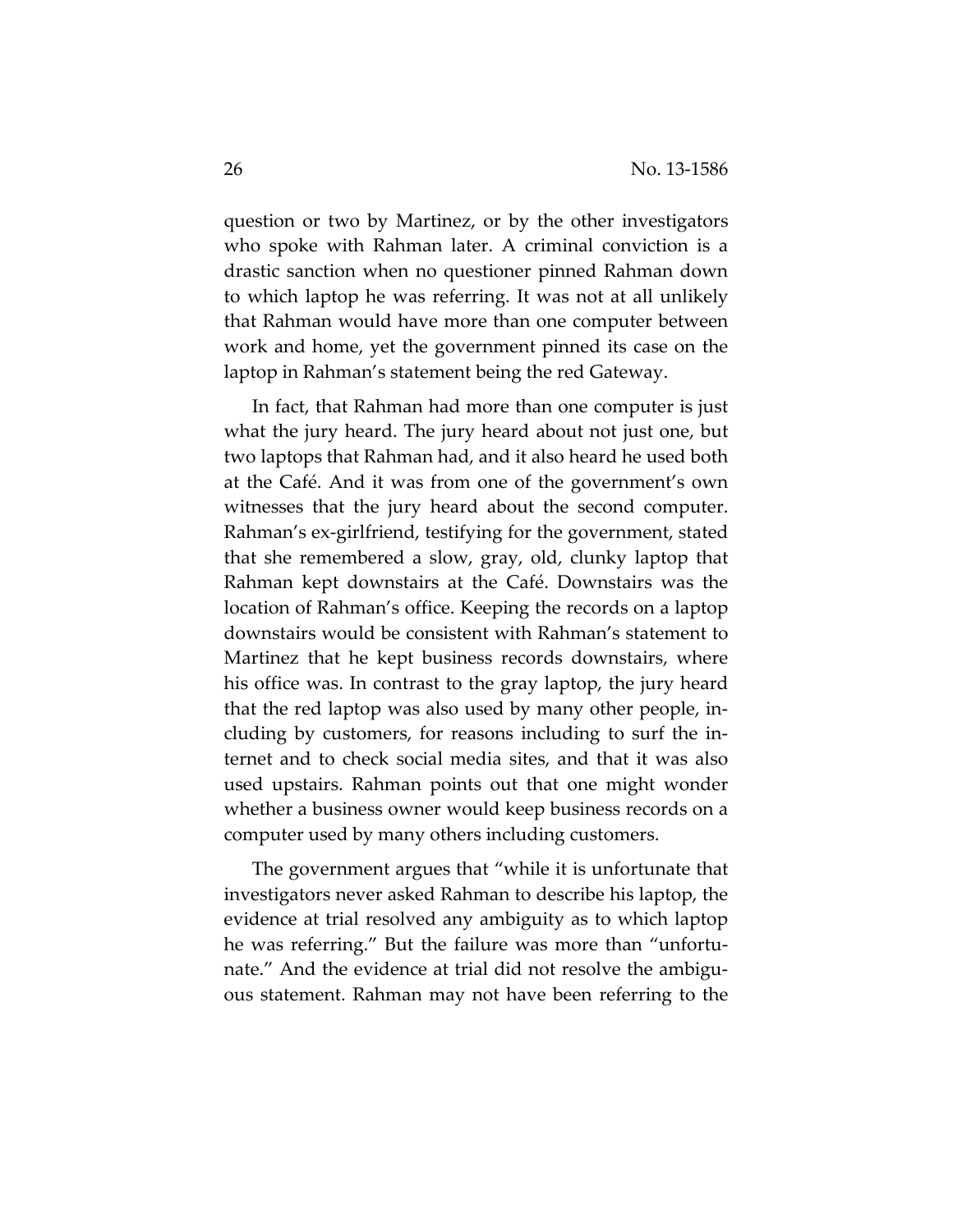red laptop when he spoke with Martinez. There was no evidence that another laptop, such as the gray laptop, did not contain business records. So neither the fact that the red Gateway computer was found at Rahman's home nor that it did not contain business records is sufficient to find Rahman guilty of making the charged false statement.

That said, even if there was a second laptop with business records, Rahman could still be guilty of making a false statement if the government proved beyond a reasonable doubt that no other computer was found in the fire. Ordinarily a reviewing court must consider all of the evidence admitted by the trial court when considering a sufficiency of the evidence challenge, regardless of whether that evidence was admitted erroneously. *Lockhart v. Nelson*, 488 U.S. 33, 39 (1988); *see also McDaniel v. Brown*, 558 U.S. 120, 131 (2010); *United States v. Fenzl*, 670 F.3d 778, 783 (7th Cir. 2012) (citing *United States v. Tranowski*, 702 F.2d 668 (7th Cir. 1983)). Here, evidence admitted at trial and heard by the jury included that the search of the basement turned up no evidence of a laptop. But we have ruled that the government may not introduce the basement search evidence, a factor that will undoubtedly be dispositive, or at the least weigh very heavily, when the government decides on remand whether to dismiss the false statement charge.

## **C. Remaining Issues**

Rahman raises a sentencing issue that we address for completeness in the event there is a retrial. Rahman contends that the sentencing judge relied on factually inaccurate information which influenced the judge's choice of sentence. "When errors of this nature are alleged to have affected the defendant's sentence, we review the lower court record to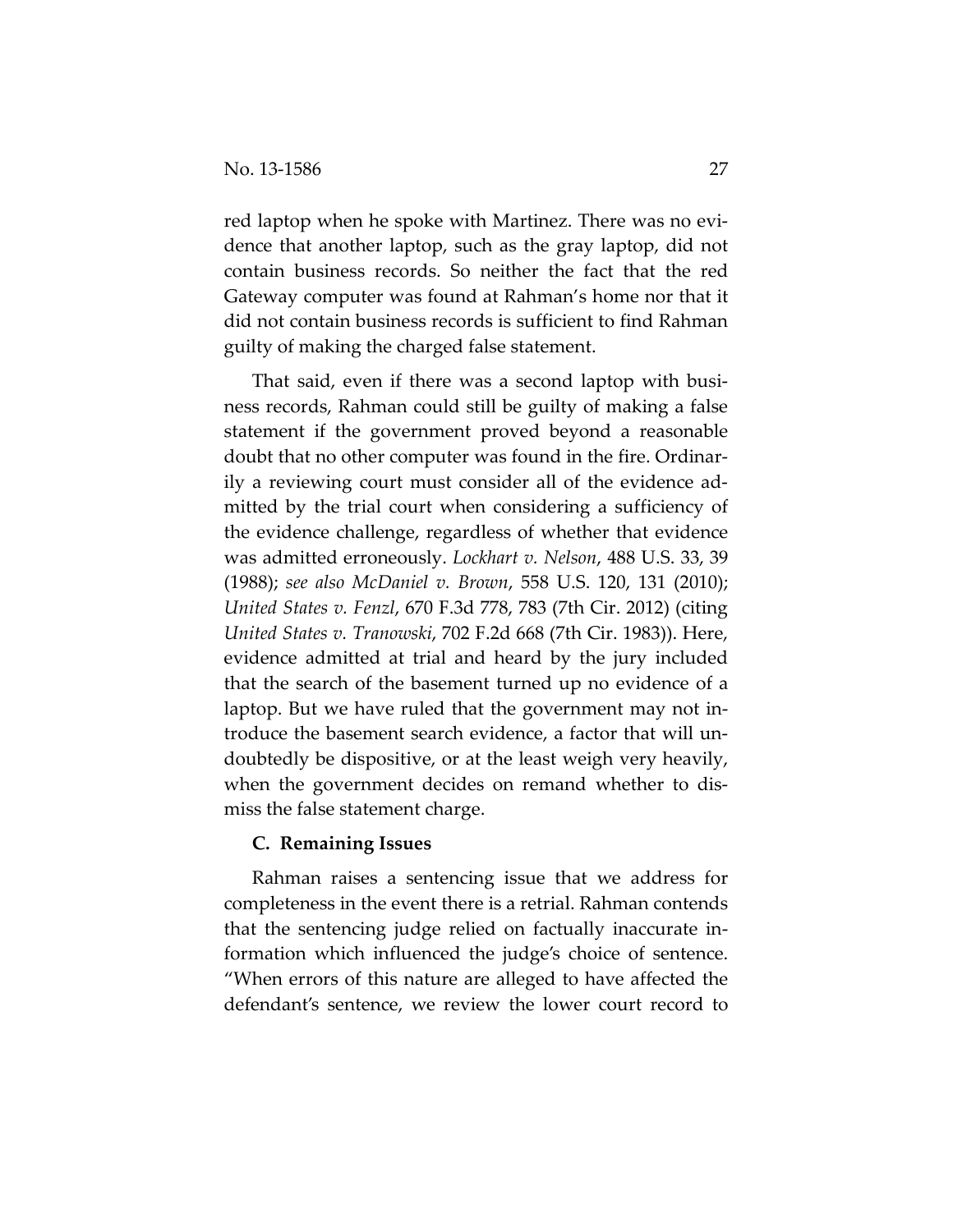determine whether the district court actually relied on the inaccurate information in sentencing the defendant." *United States v. Salinas*, 365 F.3d 582, 586 (7th Cir. 2004). We review the district court's application of the Sentencing Guidelines de novo and its findings of fact for clear error. *United States v. Bennett*, 708 F.3d 879, 888 (7th Cir. 2013).

After reviewing the record, it is clear the sentencing judgment made a factual error. At sentencing, the judge noted that when firefighters arrived, the back door was unlocked. The judge stated that the only way it could have been unlocked was with a key, and since only Rahman had a key, that meant only Rahman, or someone at his direction, set the fire. The judge further explained that since Andres Karabelas, the owner of the Grecian Delight, did not have a key, he could not have set the fire. That reasoning was clearly wrong, however, as Karabelas did not need a key to open the door from his side of the door. The government also agrees that the district court was mistaken about how the lock operated. While the judge pointed to other reasons why it found Rahman responsible for arson, the judge's finding that Karabelas did not have a key to the basement door that separated the Café from the Grecian Delight seemed to be an important reason why the judge found Karabelas could not have been responsible for the fire. Rahman argues that because of this error, he is entitled to re-sentencing. We agree with Rahman on this point, but because we remand for further proceedings, the judge will only need to consider it if the government elects to retry Rahman and he is again convicted.